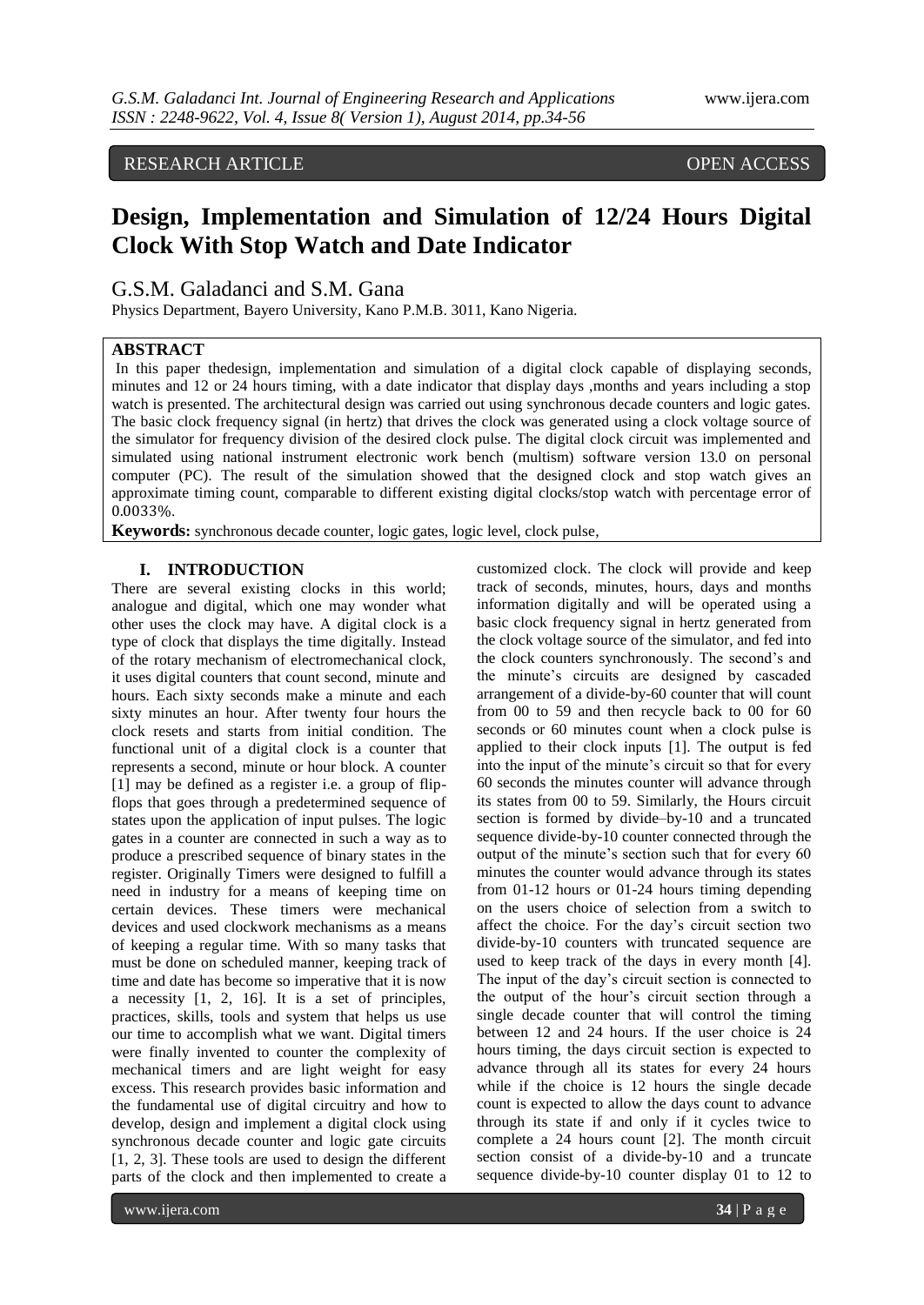indicate January to December whenever days circuit complete its cycle of days; at the same time control the number of days required for each month. This is accomplished by coupling the month circuit section back to the days circuit section such that whenever the clock is on April, June, September and November the days count should be 30, 28 for February alone and 31 day for the rest of the months. The year circuit section is design with four divide-by-10 synchronous decade counters that advance through there state by a HIGH logic level produce on the clock pulse that recycle the days circuit block from  $31<sup>st</sup>$  days in the month of December (12) to  $1<sup>st</sup>$  day of January (01). However the Gregorian calendar has only 365 days in a normal year, and 366 days in a leap year, hence a system is also design in the years circuit block to add a day to February (that is 29 days) every 4 years and every 400 years. The stop watch is made possible by connecting the second and minute's section of the digital clock separately from the main clock with another separate counter that can count up to 9 hours [5]. A switch is utilized to inhibit the enable input through all the counters of the stop watch when it is off, this allowed the desired timing be displayed throughout the counters since the clock pulse is still retain in them. The counter would be CLEAR when a push button is depressed to be ready for the next timing sequence of the stop watch. These different sections are connected together to form the required design of the digital clock and each information provided by them would be displayed using seven segment displays [1,2,3].

#### **II. METHODOLOGY**

To design a digital clock that has an approximate time precision with any workable clock, it is necessary to have knowledge on the basic ideas used for designing any digital system from a set of fully specified states tables or an equivalent representation of state diagram for sequential circuits or well defined truth table for combinational elements[1,2,3,4,5]. For this design fixed function integrated circuits are used that is a synchronous decade counters and some combinational elements are utilized for proper operation. The number of counters required is determined from the number of states needed in the circuit. The design process or procedures always involves transformation of the

related problems faced in sequential-circuit design into a well-articulated combinational-circuit problem for better picture of the problems involved [2]. The steps involved for these design are outlined below;

- 1. The word description of the circuit behavior is stated, which is accompanied by obtaining a state diagram, a timing diagram, or other related information.
- 2. State table is obtained from the given information about the circuit.
- 3. The number of states may be reduced by any simple state-reduction method if the sequential circuit can be characterized with input-output relationships independent of the number of states.
- 4. Binary values are assigned letter symbols for each state from the state table obtained in step 2 or 3.

5. The number of counters needed is determined and letter symbol is assigned to each.

6. The type of combinational element required is identified.

7. From the state table, the circuit excitation, inputs and outputs characteristics are analyzed.

8. Simplification method is used to derive the circuit inputs and outputs functions where necessary.

9. Circuit diagram is obtained and implemented.

#### **2.1 DESIGN PROCEDURES**

For easier design, the general circuit of the digital clock is divided into eight sub sections namely;

- 1. Second counter circuit section.
- 2. Minute counter circuit section.
- 3. Hours counter circuit section.
- 4. Days counter Circuit section.
- 5. Months counter circuit section.
- 6. Years counter circuit section.
- 7. Initialization control Unit.
- 8. Stop watch circuit section.

The flow chart in Figure 1 gives step by step descriptions of the process involve in designing the digital clock from the second minute and hours circuit section. Figure 2 gives the continuation of the flow chart containing the days, month and years circuit section.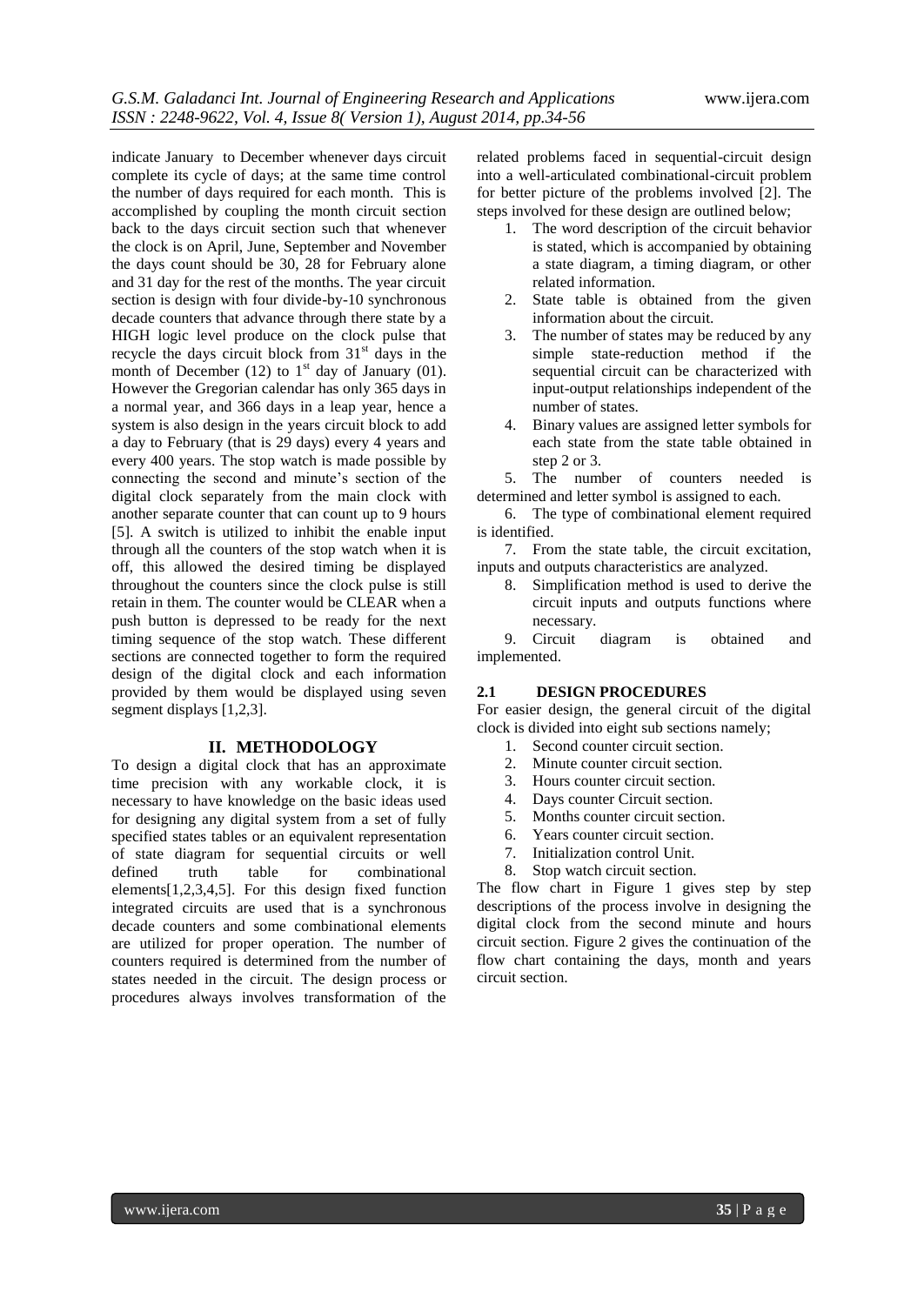

Figure 1: Flow chart of second, minutes and hours circuit section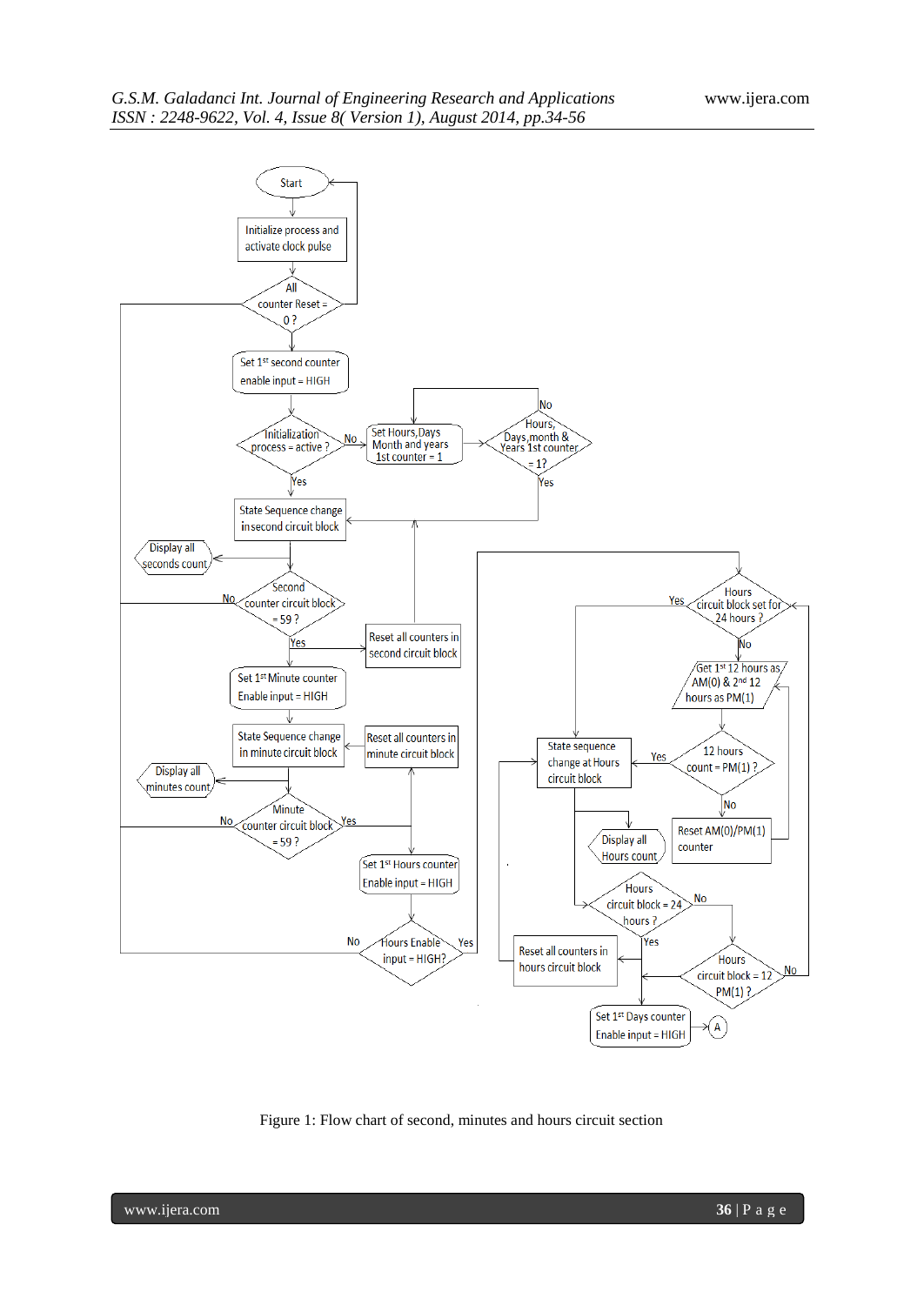

Figure 2: Flow chart of days, month and years circuit section.

These sections together form the digital clock, taking into consideration that the clock pulse that drives the design clock is used from the simulators clock voltage generator at a specific frequency. They can be implemented, tested and analyze quite easily if treated individually. Each of the sub-circuit is implemented by designing logic circuits that perform its duties. National instrument multisim version 13.0 is used to design the logic circuits in this research work. In general Table 1 below gives the name of component and series used for this design and the numbers marked on each of the so called component [8, 9].

| Name               | Series   | Number                      |
|--------------------|----------|-----------------------------|
|                    |          | marked                      |
| 2- inputs AND gate | 74HC108D | А                           |
| 3- inputs AND gate | 74HC11D  | в                           |
| 4-bit synchronous  | 74HC160D | $\mathcal{C}_{\mathcal{C}}$ |
| binary counter     |          |                             |
| 2- inputs NAND     | 74HC01D  | D                           |
| gate               |          |                             |
| inputs<br>Ouad 2-  | 74HC86D  | E                           |
| exclusive OR gate  |          |                             |
| Quad 2- inputs     | 74HC266D | F                           |
| exclusive NOR gate |          |                             |
|                    |          |                             |

|  | Table 1: Components used and their series |  |  |
|--|-------------------------------------------|--|--|
|--|-------------------------------------------|--|--|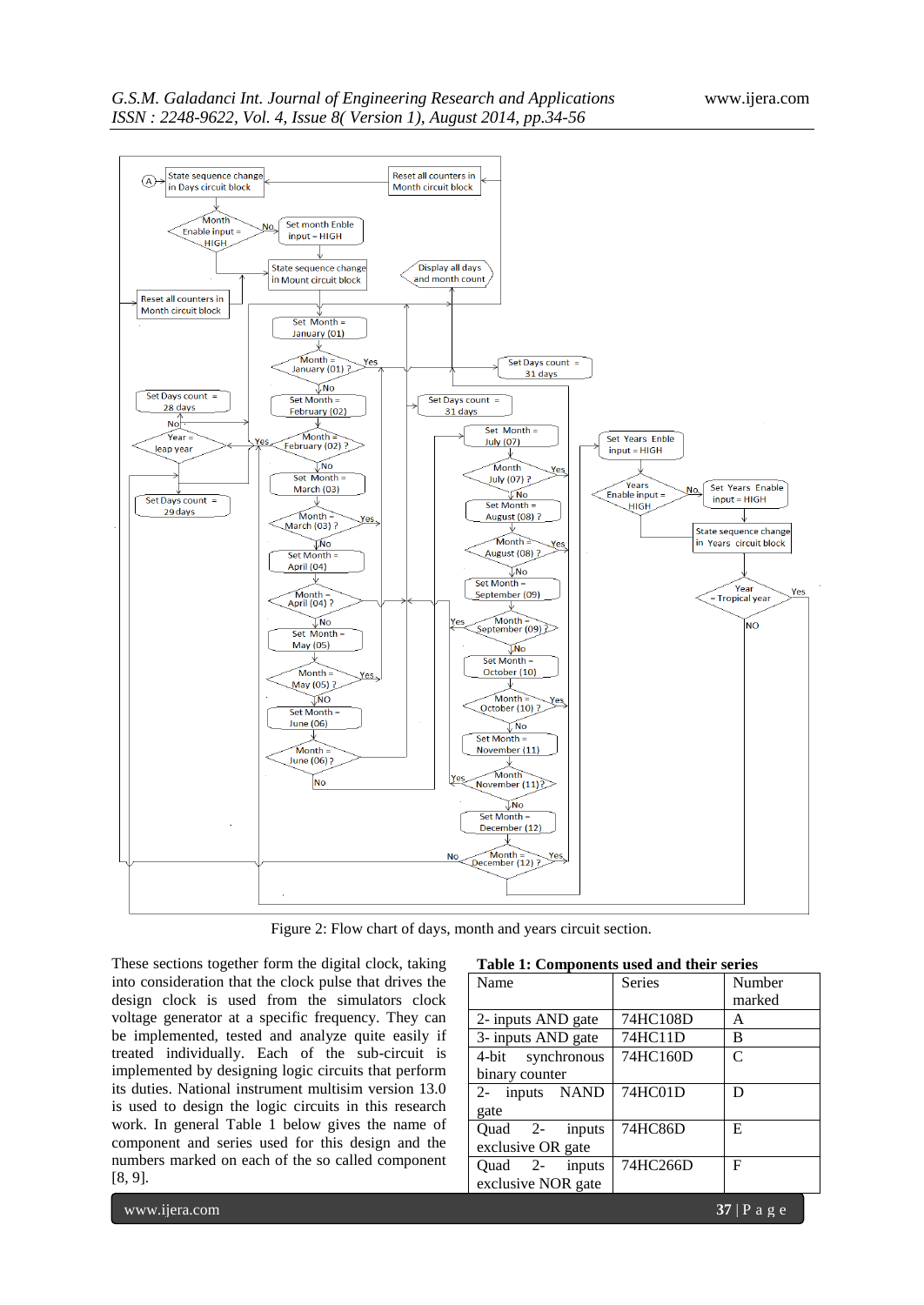*G.S.M. Galadanci Int. Journal of Engineering Research and Applications* www.ijera.com *ISSN : 2248-9622, Vol. 4, Issue 8( Version 1), August 2014, pp.34-56*

| 2- inputs OR gate | 74HC32D | (÷ |
|-------------------|---------|----|
| Ouad 2-<br>inputs | 74HC02D | H  |
| NOR gate          |         |    |
| Hex inverter      | 74HC04D |    |
| Dual<br>inputs    | 74HC20D |    |
| <b>NAND</b>       |         |    |

#### **2.2 SECOND COUNTER CIRCUIT SECTION**

The second counter circuit is design and implemented by cascaded arrangements of two 4-bit synchronous decade counters as shown in Figure 3.



**Figure 3: Second Counter Circuit.**

The  $1<sup>st</sup>$  counter (C1) is connected as a divide-by-10 counter that counts from 0 to 9 and then recycles back to 0, the  $2<sup>nd</sup>$  counter (C2) is connected as a divide-by-6 portion of the counter that counts from 0 to 5 and then recycles back to 0. The ripple clock output (RCO) of the counter C1 is connected to the enable inputs (ENP and ENT) of C2 such that when C1 advances through all its states from 0 to 9, on the clock pulse that recycles it from 9 back to 0 also called the Terminal Count (TC), it output goes HIGH and hence activates the enable inputs (ENP and ENT) of C2 to illuminates a 1 on its display [1, 2, 3]. The total count is now 10 (the  $1<sup>st</sup>$  counter is in the zero state and the  $2<sup>nd</sup>$  counter is in the first state). The  $2<sup>nd</sup>$ counter (C2) remains in the first state while the  $1<sup>st</sup>$ counter (C1) keeps advancing through its states; 1 through to 9 for count 11, 12, up to 19 and on its Terminal count (TC) the output goes HIGH again and activates the C2 to illuminates a 2 on its display for a total count of  $20$  (the  $1<sup>st</sup>$  counter is now in the zero state and the  $2<sup>nd</sup>$  counter is in the second state). This process continues, for every Terminal count of the counter C1 (0 through 9)  $C_2$  advance to the next state in its sequence until the total count is 59 before all the two counters recycles to 00 for count 60 [5, 6, 10]. In general, the  $2^{nd}$  Counter (C2) is inhibited by the LOW on its Enable inputs until the  $1<sup>st</sup>$  counter

(C1) reaches its last or terminal state before its terminal count output goes HIGH to activate it. In other words, C1 has to go through ten completes cycles from 0 to 9 before C2 advance through one cycle. Together these counters count from 00 for 00 second, 01 second up to 59 second and then recycle to 00 for 60 second count [4, 7]. The terminal count, 59 is also decoded through the gate B1to enable/allow the next Counter in the chain (minute circuit section) to sequence through it states by providing a HIGH logic level on its ENP and ENT inputs through gate G1. Similarly, switch B also allow the next Counter in the chain (minute circuit section) to advance through its state even before the terminal count (TC) of counter C1 and C2 is attain by providing a HIGH logic level to gate A1when close. This HIGH logic level enables the ENP and ENT inputs of the next Counter in the chain through gate G1to set the time in the minute's circuit section as desired [11]. However, it should be noted that the divide-by-6 portion of the  $2<sup>nd</sup>$  counter (C2) is formed by decoding count 6 through the gate E1 such that when the counter is in the sixth state the output of the gate E1 becomes LOW, which in essence makes gate E2 LOW since one of its input connected to the RESET button is LOW (when the button is not depressed) [1, 2, 3]. Similarly, the Clear input (CLR)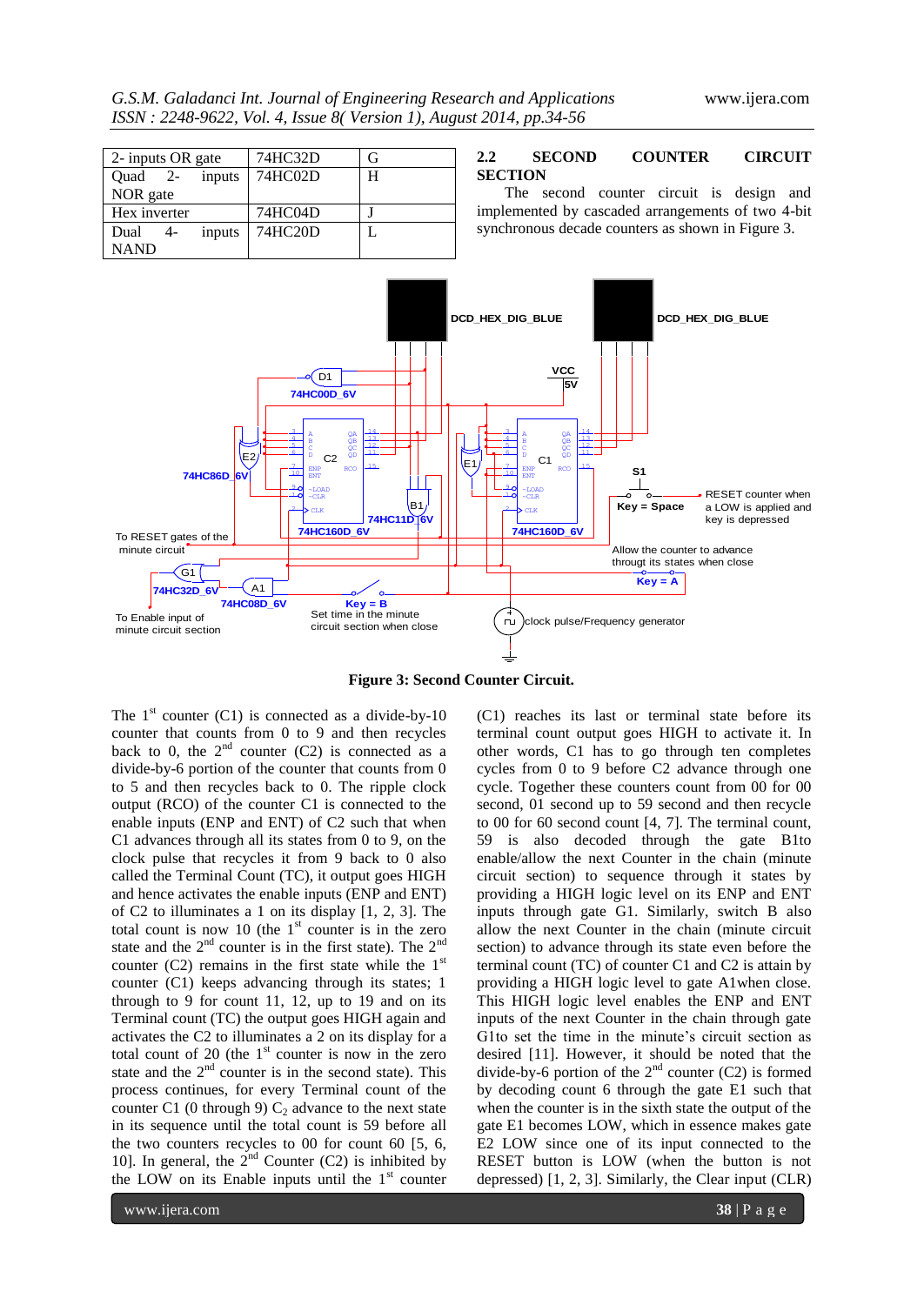of the  $2<sup>nd</sup>$  counter (C2) has an Active-LOW input, hence, the LOW logic level on the output of gate E2 asynchronously clear the counters through the Clear input (CLR). Moreover, by pressing the RESET button gate E1and E2 can be used to asynchronously clear the counters C1and C2simultaneously. Furthermore, switch A allow the counter C1to advance through it state by constantly providing a HIGH logic level on its ENP and ENT inputs when close and inhibit the counter when open.

## **2.3 MINUTES CIRCUIT SECTION**

The minute circuit section is similar to the second circuit section in its operation and the process of displaying its counts as shown in Figure 4. This operational process is resulted by utilizing the counters C1 and C2,andlogic gates as appropriate. However additional circuitries of logic gates are required to enable the divide-by-6 portion of the counter (C2) to have a perfect counting sequence and to enable/allow the next Counter in the chain (Hours circuit section) to sequence through it states[5, 12].



**Figure 4: Minutes Circuit Section** 

## **2.4 HOURS COUNTER CIRCUIT SECTION**

The hours counter circuit architectural design is carried out and produce by cascaded arrangements of two 4-bit synchronous decade counters with combination of some basic logics gates as required. The  $1<sup>st</sup>$  and  $2<sup>nd</sup>$  counter (C1and C2) are connected as a divide-by-10 counter that counts from 0 to 9, however the  $2<sup>nd</sup>$  counter is design with additional features to exhibit different characteristic for specific timing. For easier implementation the design is sub divided into different unit with each unit performing its duty. These sub sections include:

- 1. Switch control unit
- 2. Timing control unit
- 3. Timing detection unit

These units connected together give the complete hours counter circuit.

#### **2.4.1 Switch Control Unit**

The switch control unit is design by taking into consideration that whenever the switch A is close for 24 hours timing the time counts exceed from 12 to 13, 14, 15, up to 24. Thus, if the switch is open for 12 hours timing while the count already exceeded the required count there is need for the clock to switch back to 12 hours timing by simply resetting both counters for fresh count. A truth table is written down for these counts and a standard Boolean expression is obtained by presenting all the possible value of the resulting outputs variables using karnaugh mapping. Table 2 gives the possible values in decimal and the corresponding outputs in their equivalent 4-bit binary coded decimal (BCD) group [6,7,12]. The timing from 13 to 19 is expressed separately likewise 20 to 24 so as to have each count with similar digit displayed from the  $2^{nd}$  counter C2 in one group for easier implementation and a 4-variable karnaugh mapping of each group is obtained individually. Each of the 4-bit groups are analyze keeping in mind that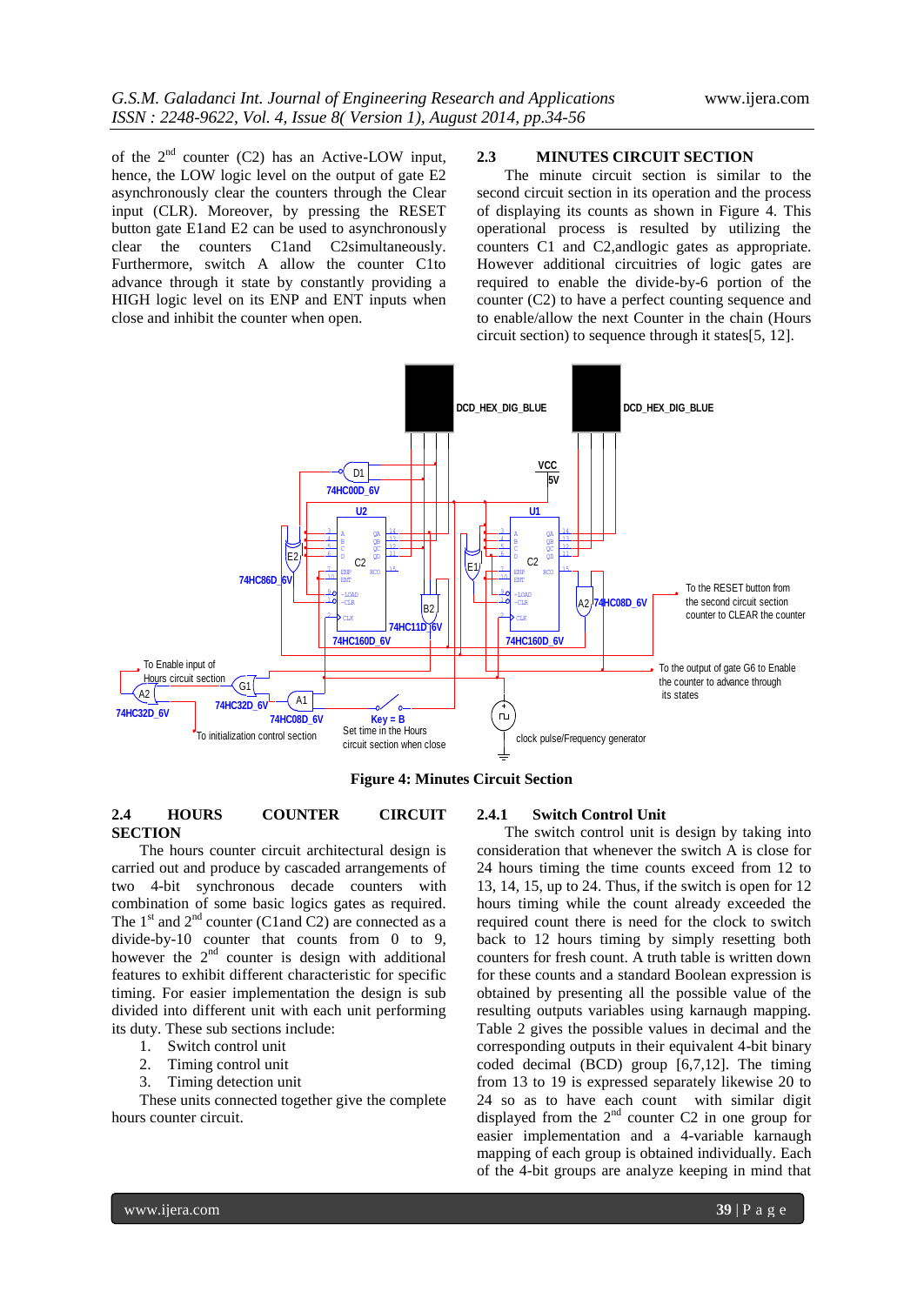the first 4-bit group is displayed from the  $1<sup>st</sup>$  counter C1 and the second 4-bit is displayed from the  $2^{nc}$ 

counter C2 as shown in Table 2.

# **Table 2: 4-bit group displayed from the 1st counter and 2nd counters**

|                                | displayed<br>Hour |           | Hours In 4-Bit BCD code  |          |                 |              | Hours In 4-Bit BCD Groups |             |                |
|--------------------------------|-------------------|-----------|--------------------------|----------|-----------------|--------------|---------------------------|-------------|----------------|
|                                | in decimal from   | displayed | from                     | the      | 2 <sup>nd</sup> | displayed    |                           | from<br>the |                |
| Hours displayed                | both counters     |           | counter C2 through its Q |          |                 |              | counter C1 through its Q  |             |                |
| 2 <sup>nd</sup><br>the<br>from |                   | output    |                          |          |                 | output       |                           |             |                |
| counter C <sub>2</sub> with    |                   | D         | C                        | B        | A               | D            | $\mathcal{C}$             | B           | A              |
| 1 as the first digit           | 13                | $\Omega$  | $\Omega$                 | $\Omega$ |                 | $\Omega$     | $\Omega$                  |             | 1              |
|                                | 14                | $\theta$  | $\Omega$                 | $\Omega$ |                 | $\theta$     |                           | $\Omega$    | $\Omega$       |
|                                | 15                | $\theta$  | $\Omega$                 | $\Omega$ |                 | $\Omega$     |                           | $\Omega$    |                |
|                                | 16                | $\theta$  | $\Omega$                 | $\Omega$ |                 | $\Omega$     |                           |             | $\theta$       |
|                                | 17                | $\theta$  | $\Omega$                 | $\Omega$ |                 | $\Omega$     |                           |             |                |
|                                | 18                | $\theta$  | $\Omega$                 | $\Omega$ |                 |              | $\Omega$                  | $\Omega$    | $\Omega$       |
|                                | 19                | $\theta$  | $\Omega$                 | $\Omega$ |                 |              | $\Omega$                  | $\Omega$    |                |
| displayed<br>Hours             | 20                | $\Omega$  | $\Omega$                 | 1        | $\theta$        | $\Omega$     | $\Omega$                  | $\Omega$    | $\Omega$       |
| 2 <sup>nd</sup><br>the<br>from | 21                | $\theta$  | $\Omega$                 | 1        | $\Omega$        | $\Omega$     | $\Omega$                  | $\Omega$    |                |
| counter C <sub>2</sub> with    | 22                | $\theta$  | $\Omega$                 | 1        | $\Omega$        | $\Omega$     | $\Omega$                  |             | $\theta$       |
| 2 as the first digit           | 23                | $\theta$  | $\Omega$                 | 1        | $\theta$        | $\Omega$     | $\theta$                  |             | 1              |
|                                | 24                | $\theta$  | $\Omega$                 | 1        | $\theta$        | $\mathbf{0}$ |                           | $\Omega$    | $\overline{0}$ |



**Figure 8: Timing control unit** To LOAD input of counter C1 and C2

#### **2.4.3 Timing Detection Unit**

The main essence of designing the timing detection unit is to keep record, detect, control and allow the days counter circuit section to advance through it state after every 24 hours. However if the timing selected by the user is 12 hours then there is need to detect and keep record of that timing until it recycle twice to complete the 24 hours cycle. Figure 9 shows the complete circuit of the timing detection unit.



**Figure 9: Timing detection unit**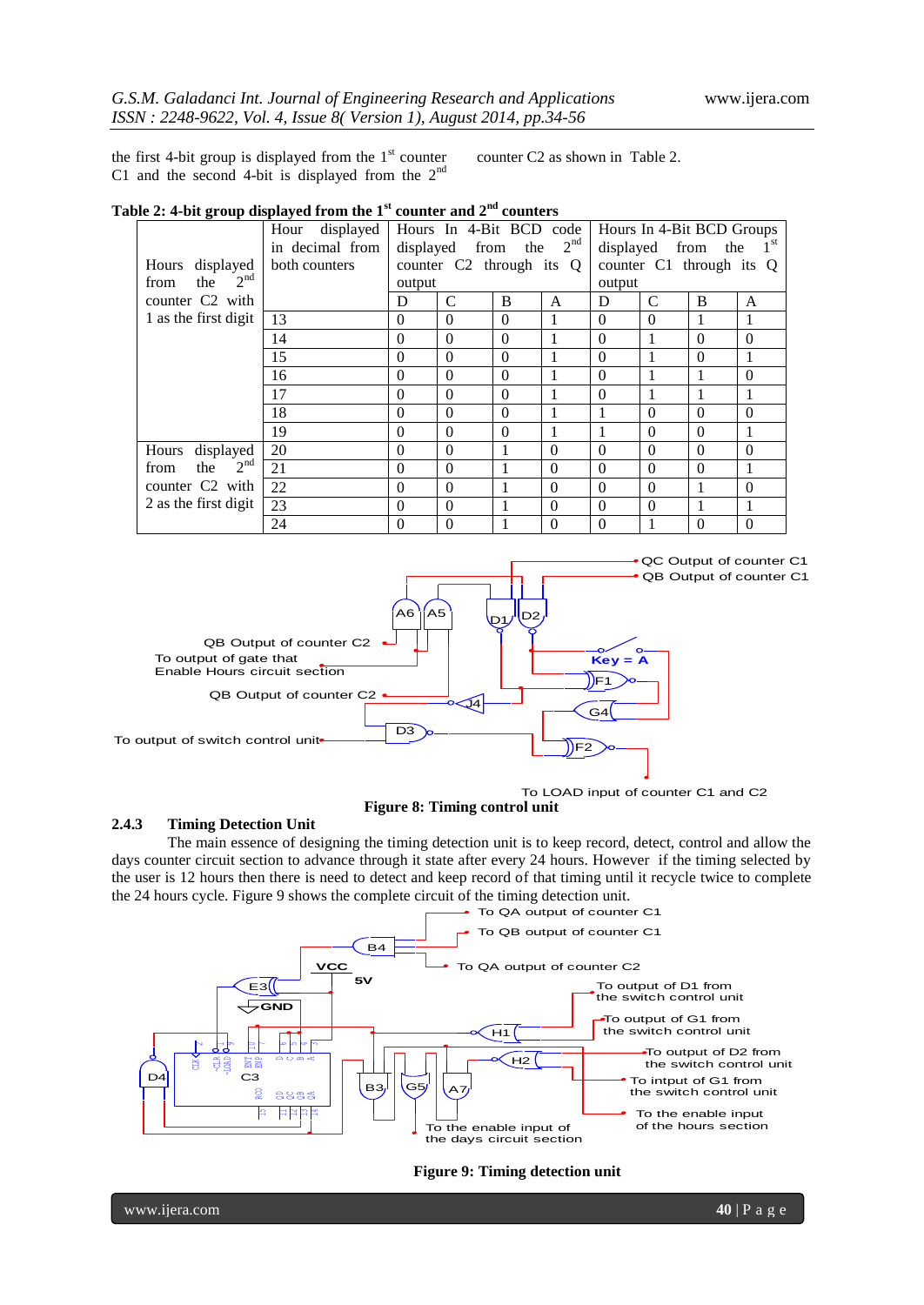#### **2.4.4 Main Circuit Section**

The sub units are connected together for the complete design as indicated such that the enable input of the 1<sup>st</sup> counter is connected back to the output of the minute circuit section gate that allows or enable it to advance through it state after every 60 minutes. Figure 10 shows the complete circuit of the hour's circuit section.



Figure 10: Hours Counter Circuit Section

# **2.5 DAYS COUNTER CIRCUIT SECTION**

This circuit section is design by cascaded arrangement of two 4-bit synchronous decade counters with additional features using combinational elements. Each of the counters counts from 0 to 9 as usual. However, in a specific pattern this property is manipulated using the LOAD input of the counters to allow the counter to load the data input as required. In other to fully control how the days circuit section should count the days and its behavior; there is need to understand that each mount in a normal year or leap year has a specific days count, and this days count can either be 28, 30, or 31 and 29, 30 or 31 respectively depending upon the month and year. For easier implementation the days control unit is analyze separately, hence the circuit design is sub divided into two sections as follows;

- 1. Days control unit
- 2. Main circuit design

#### **2.5.1 Days Control Unit**

As previously stated, each month has a specific number of days and those numbers of days are displayed through the two counters (denoted C1 and C2) in decimal with a single number displayed

through the individual counter. For example if the day is  $15$  (1111); 1(0001) is displayed through C2 and 5 (0101) through C1 instead of 15 completely as 1111. Hence, in other to critically detect those numbers they must be written down in their equivalent binary coded decimal (BCD) form of 4-bit groups each [3,5,9] . This group is then analyzes and decoded separately from each counter and later on put together to function as one. Table 5 gives the available days for a specific month and their equivalent BCD codes of 4-bit group with each group assign to a letter D, C, B, A corresponding to the QD, QC, QB and QA output of the counters respectively.

**Table 5: Available days for a specific month and their equivalent BCD codes**

| Available                | <b>Equivalent BCD</b> |                |   | <b>Equivalent BCD</b> |                |                        |   |  |
|--------------------------|-----------------------|----------------|---|-----------------------|----------------|------------------------|---|--|
| days for<br><sub>a</sub> | code displayed        |                |   |                       | code displayed |                        |   |  |
| specific                 |                       | through<br>the |   |                       |                | through<br>the         |   |  |
| month<br>in              |                       | counter $C2$   |   |                       |                | counter C <sub>2</sub> |   |  |
| decimal                  | D                     | C              | B | А                     | D              | C                      | в |  |
| 28                       | 0                     | 0              |   | 0                     |                |                        |   |  |
| 29                       | 0                     | 0              |   | 0                     |                |                        |   |  |
| 30                       | 0                     | 0              |   |                       |                |                        |   |  |
| 31                       |                       |                |   |                       |                |                        |   |  |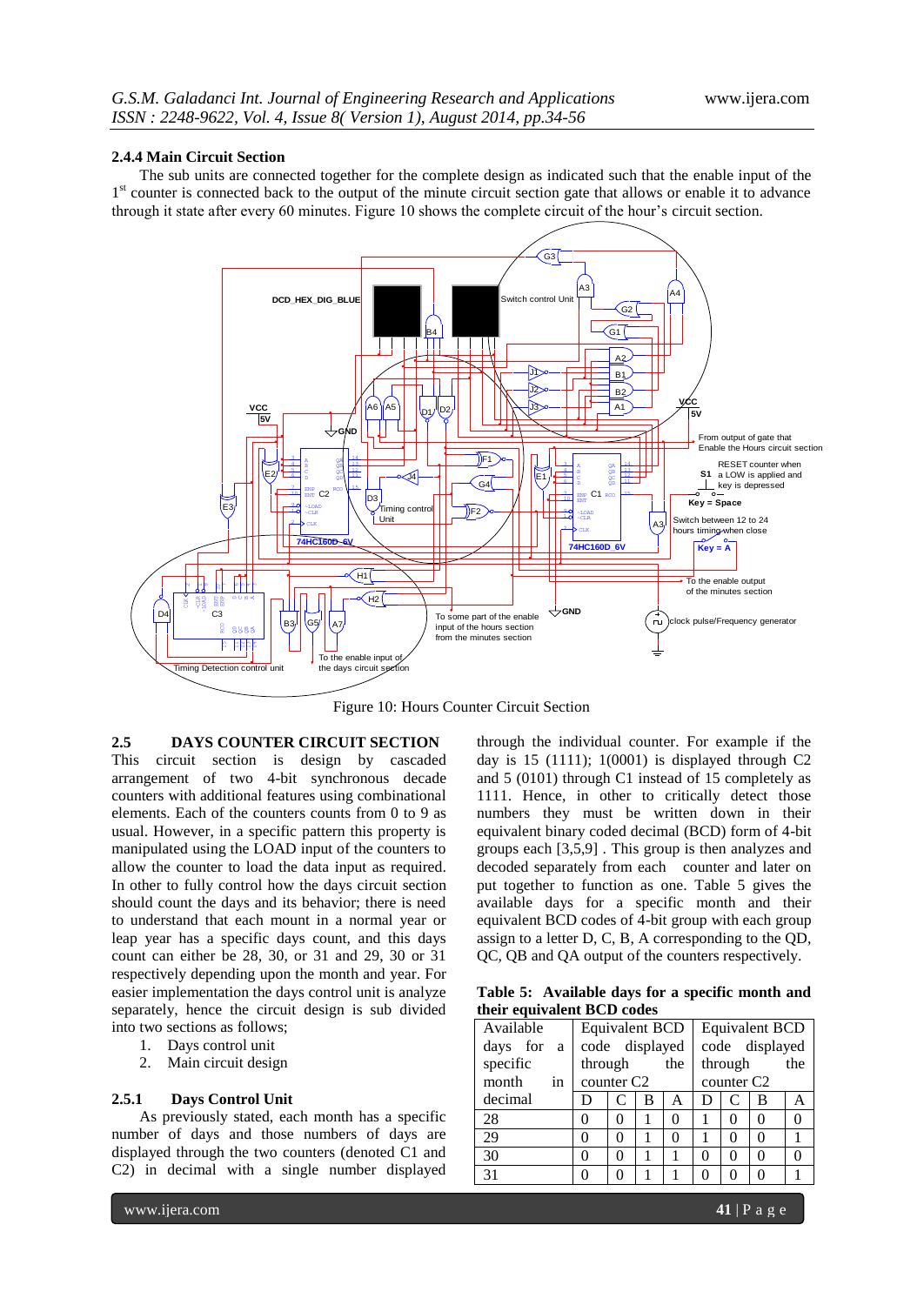Taking the number 28 (28 days) separately to determine when a 0010 and 1000 occurs from the counter C2 and C1 respectively, we have to consider the first binary 0010. A simple AND gate (denoted A3) can be used as its basic decoding element by determining when the  $3<sup>rd</sup>$  bit B is 1 (HIGH). This AND gate always produces HIGH output only when all inputs are HIGH, thus the HIGH logic level produce from the output that enable the days circuit

section must be considered as the second input in other to fully control this binary detection (all other binary produce from C2 must utilize this Logic level). Similarly for 1000 produce through the counter C1 a NAND gate (denoted D2) is used as the decode element so as to determine when the least significant bit D is 1 (HIGH) and the AND gate output is (gate that detect 0010) HIGH to produces a LOW output as shown in Figure 11.

To Enable output of the hours circuit section



At leap year 1 day is added to February making its days count to be 29 instead of 28. Hence for number 29 (29 days count) all detection factors through the gate A3 to determine when a 0010 occur at C2 is similar to that of 28 days. However, for 1001 produce through the counter C1 an AND gate (denoted A7) is used as the decoding element so as to determine when the most significant bit A and the least significant bit D are 1 (HIGH) and the AND gate (gate A3 that detect 0010) output is HIGH to produces a LOW output through the NAND gate D4 as shown in Figure 12.



For number 30 (30 days count), that is 0011 and 0000; similar AND gate (denoted A1) can be used to decode the 3rd and last bit (B and A) output of C2 to provide a HIGH level when the inputs (B and C) are but HIGH. This output is then connected to another AND gate (denoted A2) through one of its input and the other input is connected to the HIGH logic level produce to enable the hour's circuit section in other to fully control this binary detection and to provide a HIGH output. A 4-input NAND gate (denoted L1) can be used to decode all 4-bits 0000 to provide a HIGH level output. Together outputs of these gates are connected to a NAND gate to produce a LOW output whenever there are both HIGH as shown in Figure 13.



**Figure 13: 30 days decoding gates.**

Number 31 (31 days) has the  $1<sup>st</sup>$  group as 0011 similar to number 30, hence the output of the same gates used for its decoding can be utilize. The last bit A (most significant bit) of 0001 can be decode by using a NAND gate (denoted D1) such that it other input will be connected to the output of the same gates used for decoding 30 (that is A2) as shown in Figure 14.



Generally, to control these functions in the day's control unit other gates must be connected in the month's circuit section to be able to tell when a specific month has 28, 29(for leap year), 30 or 31 days count. Since all our decoders have a LOW level output when active, another control must be added to incorporate both the decoders output and the proposed days control unit from the month section by assuming them to have all their

www.ijera.com **42** | P a g e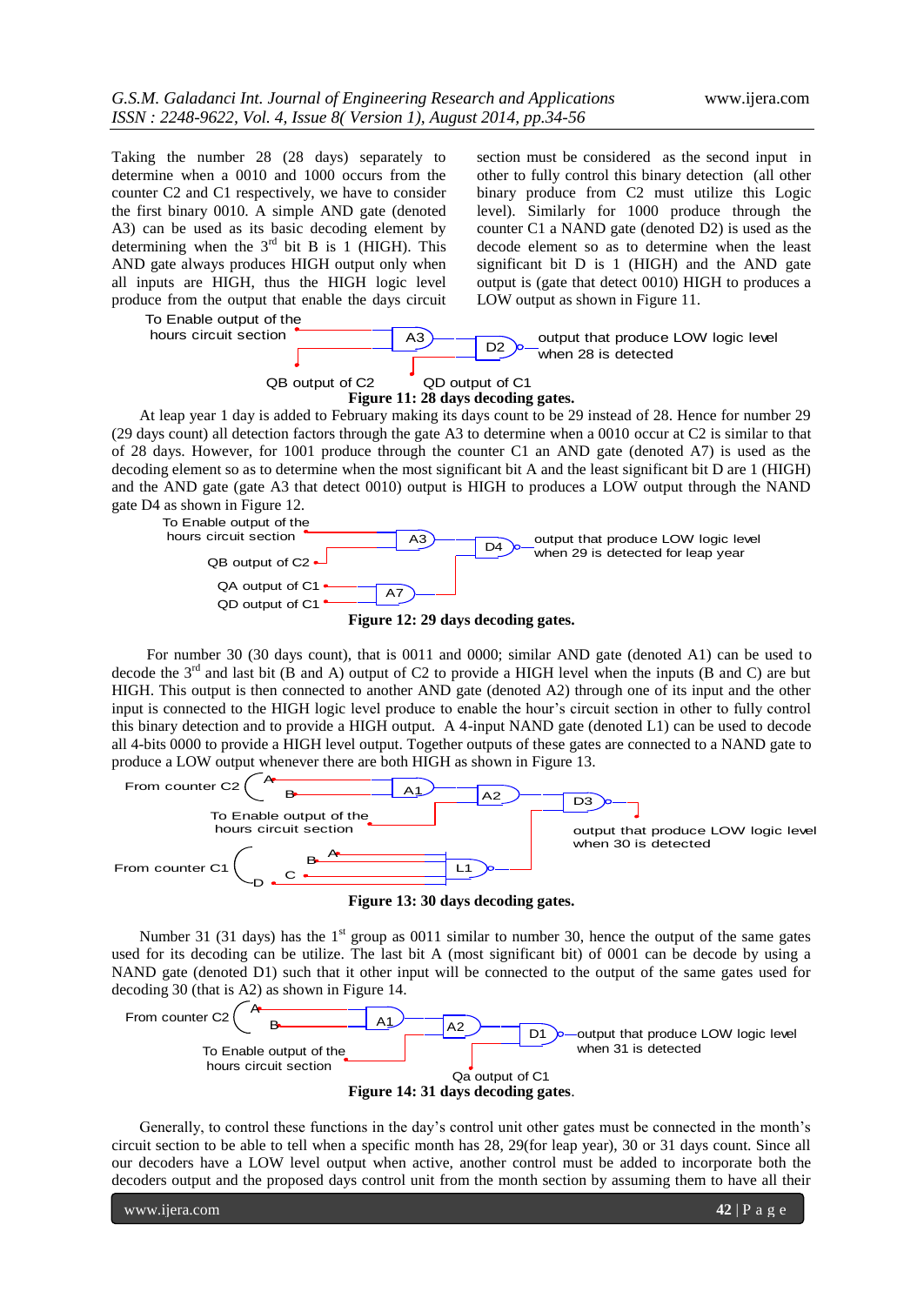output as similar to that of the decoders. Suppose we need to add these LOW levels from both unit the basic element needed is an OR gate connected to exhaust all units from both section. The 4-bit synchronous decade counter used for these design has only one Active-LOW LOAD input which will be utilize to exhibit these control function when the selected Data inputs are loaded through it, thus other basic element must be added that has the property of providing a LOW level output only if one of its inputs is LOW otherwise it will always be HIGH. The right choice is an exclusive OR gate and the design gates are shown in Figure 15.



**Figure 15: Days control unit.**

#### **2.5.2 Main Circuit Design**

The architectural design of the main circuit is carried out and produce by cascaded arrangements of the two 4-bit synchronous decade counters as previously stated with the days control unit and some addition gates to accommodate other units. Figure 16 shows the complete days control circuit.



www.ijera.com **43** | P a g e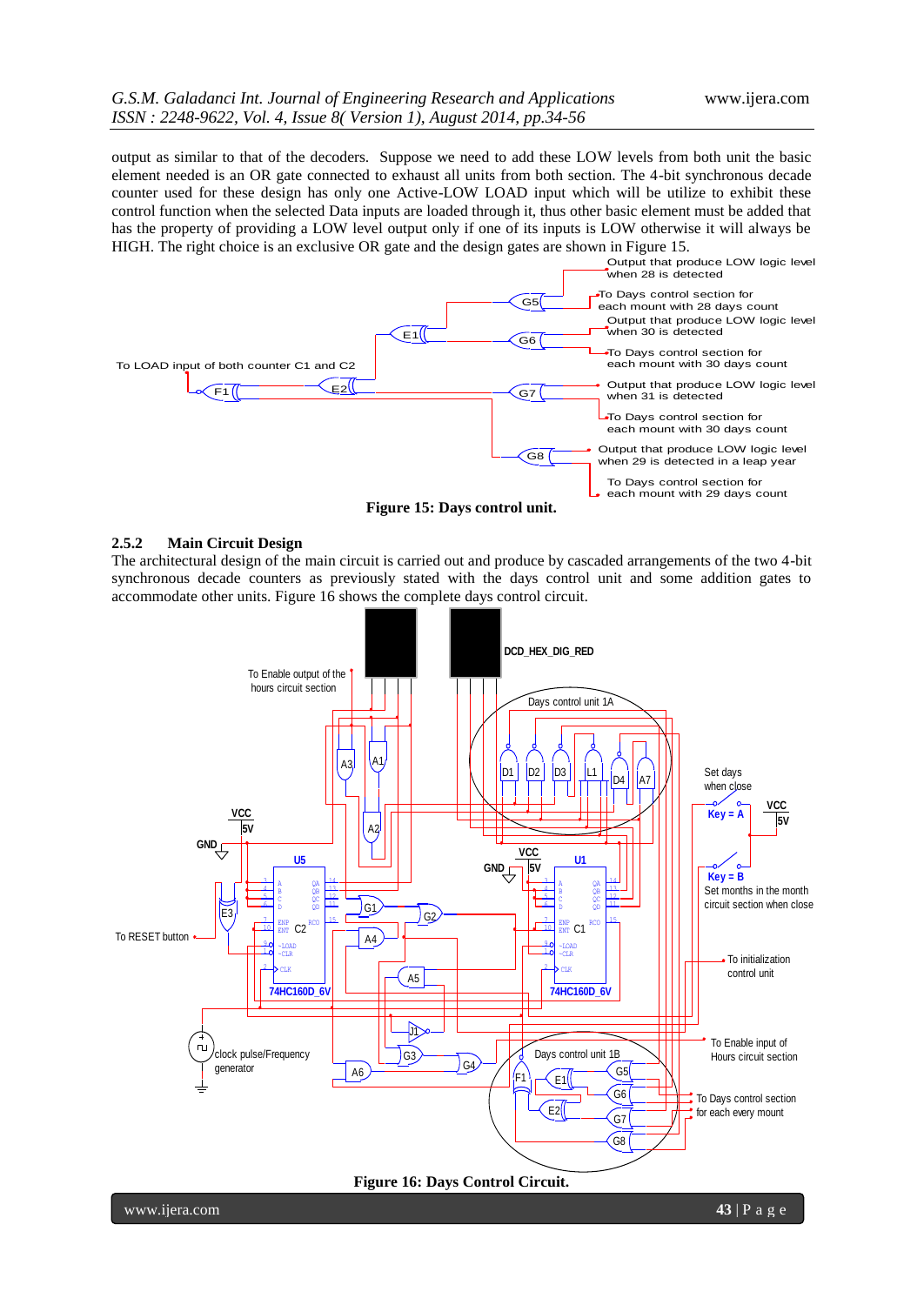#### **2.6 Months Circuit Section**

The month's circuit section counter is implemented and produce by cascaded arrangements of two 4-bit synchronous decade (divide-by-10) counters with additional circuitries of combinational elements to control the days count for each respective month. Furthermore, in other to control the days count cycle for each respective month a combination of logic gates are implemented by writing down the decimal equivalent of each month base on the categories of the total day's count it has. That is 28 days (normal year) or 29 days (leap year) for February (02), 30 days for September (09), April (04), June (06) and November (11) where 31 days for the rest of the months. The decimal value assign for each respective month is then converted to binary coded decimal (BCD) equivalent of 4-bit code group each. For easier understanding the conversion and categories is writing down in Table 6.

| Days        | Months    | Months  | Months In 4-      |
|-------------|-----------|---------|-------------------|
|             |           | In      | Bit<br><b>BCD</b> |
|             |           | Decimal | Groups            |
|             |           | Digit   |                   |
|             | January   | 01      | 0000 0001         |
|             | March     | 03      | 0000 0011         |
|             | May       | 05      | 0000 0101         |
|             | July      | 07      | 0000 0111         |
|             | August    | 08      | 0000 1001         |
|             | October   | 10      | 0001 1010         |
| 31          | December  | 12      | 0001 1100         |
| <b>Days</b> |           |         |                   |
|             | September | 09      | 0000 1001         |
|             | April     | 04      | 0000 0100         |
|             | June      | 06      | 0000 0110         |
|             | November  | 11      | 0001 0001         |
| 30          |           |         |                   |
| Davs        |           |         |                   |

**Table 6: Available days in a specific month**

|  |  |  |  | Table 8: Karnaugh map last 4-bit group of 04, 06 and 09 |  |  |  |  |  |  |
|--|--|--|--|---------------------------------------------------------|--|--|--|--|--|--|
|--|--|--|--|---------------------------------------------------------|--|--|--|--|--|--|

| DCBA DCBA<br>1001<br>0110<br>0110<br>$A\bar B\,\bar C D$ | DC       | 00 | 01 | 11 | 10 |
|----------------------------------------------------------|----------|----|----|----|----|
| $\bar D\, \bar A$                                        | 00       |    |    |    |    |
|                                                          | 01<br>11 |    |    |    |    |
| a)                                                       | 10       |    |    | b) |    |
| minimum sum of product expression is given as:           |          |    |    |    |    |

The resulting minimum sum of prod

 $\overline{D}C\overline{A}+A\overline{B}\overline{C}D$ 

And the expression is implemented to detect if the month is April (04), June (06) or September (09) as in Figure 17.However the last output is inverted to produce a LOW output for proper operation.

| 02<br>or February | 0000 0010 |
|-------------------|-----------|
|                   |           |
|                   |           |
|                   |           |

To design the control system each of the 4-bit group is analyze keeping in mind that the first 4-bit group is displayed from the  $1<sup>st</sup>$  counter C1 and the second 4-bit is displayed from the  $2<sup>nd</sup>$  counter C2. For example if January (01) is to be displayed the first 4 bit group 0000 is displayed in its decimal equivalent as 0 from the  $1<sup>st</sup>$  counter C1 and the last 4-bit group 0001 is displayed its decimal equivalent as 0 from the 2<sup>nd</sup> counter C2 (together does counters displayed 01 for January) likewise all other months are displayed as such. For easier design day's count with minimum number of mouths are selected. As can be seen from table 6 for 30 days count September (09), April (04), and June (06) have their first 4-bit groups in BCD as 0000 while the last 4-bit groups are different hence a simplified Boolean expression can be archive using karnaugh mapping for the last 4-bit groups. Meanwhile November (11) has the  $1<sup>st</sup>$  4-bit group as 0001 and last 4-group as 0001; so both groups can be decode for the specific binary digit separately and later on put together. Each individual bit from the last 4-bit group of 04, 06 and 09 are taking from the  $2<sup>nd</sup>$ counter that is  $Q_D$ ,  $Q_C$ ,  $Q_B$  and  $Q_A$  and assign variables D, C, B, A respectively and the minimum expression for the product terms are derive from the 4-variable Karnaugh map presented in Table 7 and Table 8.

**Table 7: Last 4-bit group of 04, 06 and 09**

| <b>MONTHS</b>  | <b>LAST</b>  |   | $4 - BIT$ |  |  |
|----------------|--------------|---|-----------|--|--|
|                | <b>GROUP</b> |   |           |  |  |
|                | D            | в |           |  |  |
| April $(04)$   |              |   |           |  |  |
| June $(06)$    |              |   |           |  |  |
| September (09) |              |   |           |  |  |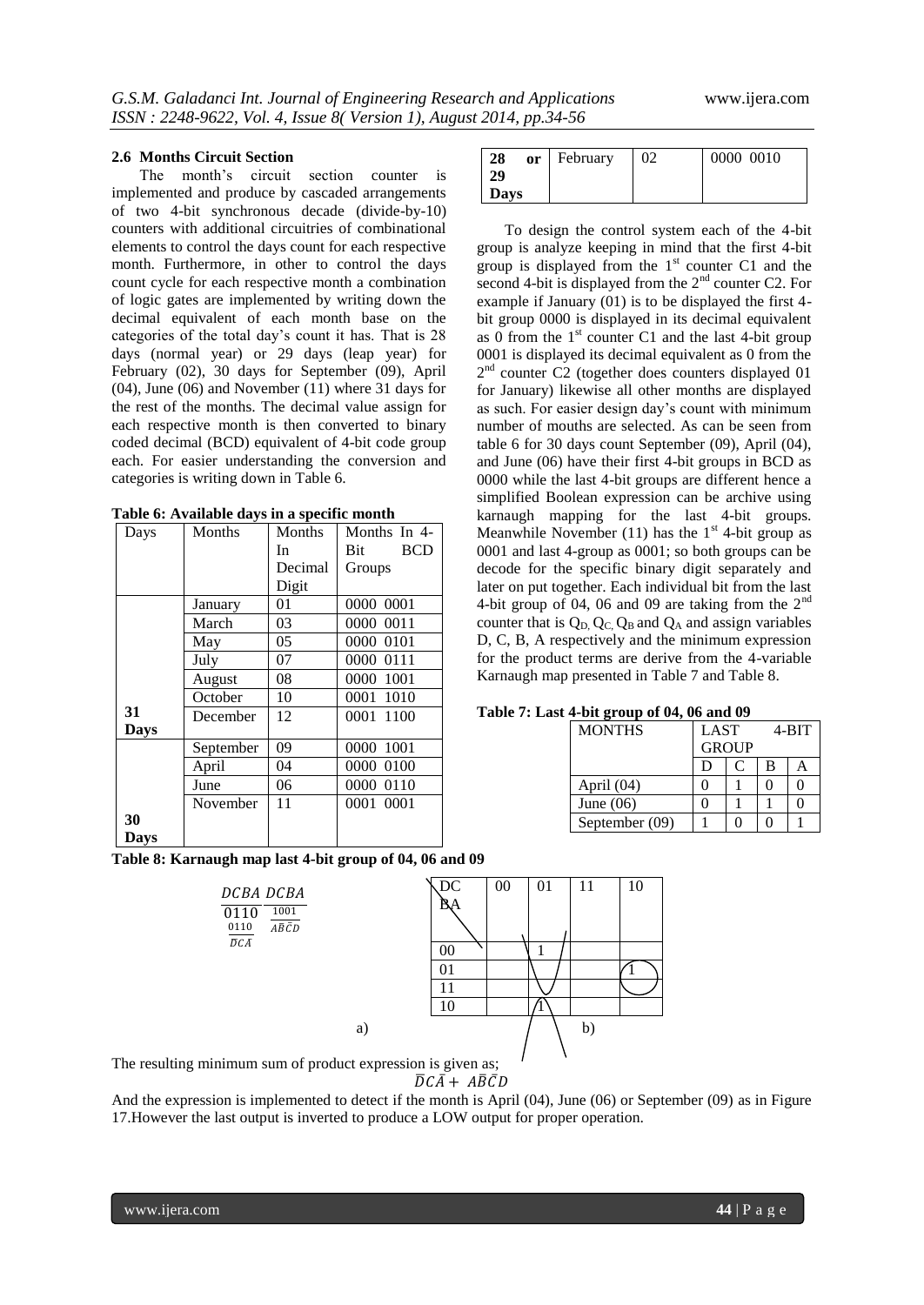

For November (11) the first and last 4-bit group 0001 and 0001 are decode from the  $1<sup>st</sup>$  counter (C1) and  $2<sup>nd</sup>$ counters (C2)  $Q_A$  output since both group has a 1 at that output and a 0 for the other outputs. Suitable gate that can detect a 1 at that output is identified and utilize to give a HIGH logic level at its output whenever the  $Q_A$  of both counters is HIGH (1). The remaining digits that complete the 4-bit group are unutilized as shown in Figure 18 and the output of the gate is connected to the input of the gate that detect if the month is April (04), June (06) or September (09).



**Figure 18: Decoding gate for November.**

Similarly, for February (02) the last 4-bit group 0010 are analyze and the individual bits to be decoded are identify as the  $Q_A$ ,  $Q_B$  and  $Q_c$  outputs of the 2<sup>nd</sup> counters (C2), since all binary digits before 0010 (that is 0000 and 0001) has a 0 at its  $Q_D$  output then the  $Q_D$  output is unutilized. Thus a suitable gate that will produce a HIGH logic level when 010 are detected from  $Q_A$ ,  $Q_B$  and  $Q_c$ outputs is selected. Likewise the first 4-bit group 0000 resulted from the 1<sup>st</sup> counter (C1) is detected through its  $Q_A$  output and a proper gate is choosing to produce the HIGH logic level at its output. Together the gates that detect the first and last 4-bit group are connected to provide a LOW logic level at its output for proper days count control as shown in Figure 19. However, since February (02) can have both 28 days count for a normal year or 29 days count for leap year; a gate G1 is connected through the output of gate D2 to ensured that its output becomes LOW whenever 28 days is detected from the leap year control output. Similarly a gate D4 with an inverted input J6 is connected through the output of gate D2 to ensure that its output becomes LOW whenever 29 days is detected from the leap year control output.



Moreover, since the days can either be 28 days, 30 days or 31 days count a gate is connected between the outputs of the gates that control 28 and 30 days count to provide a LOW logic level from its output when both or one or of its inputs is HIGH (that is if it is not 28 or 30 days count), this provide the decoding gate for 31 days count as indicated in Figure 20.



Finally all the controls units are connected together to provide the days count control unit as shown in Figure 21.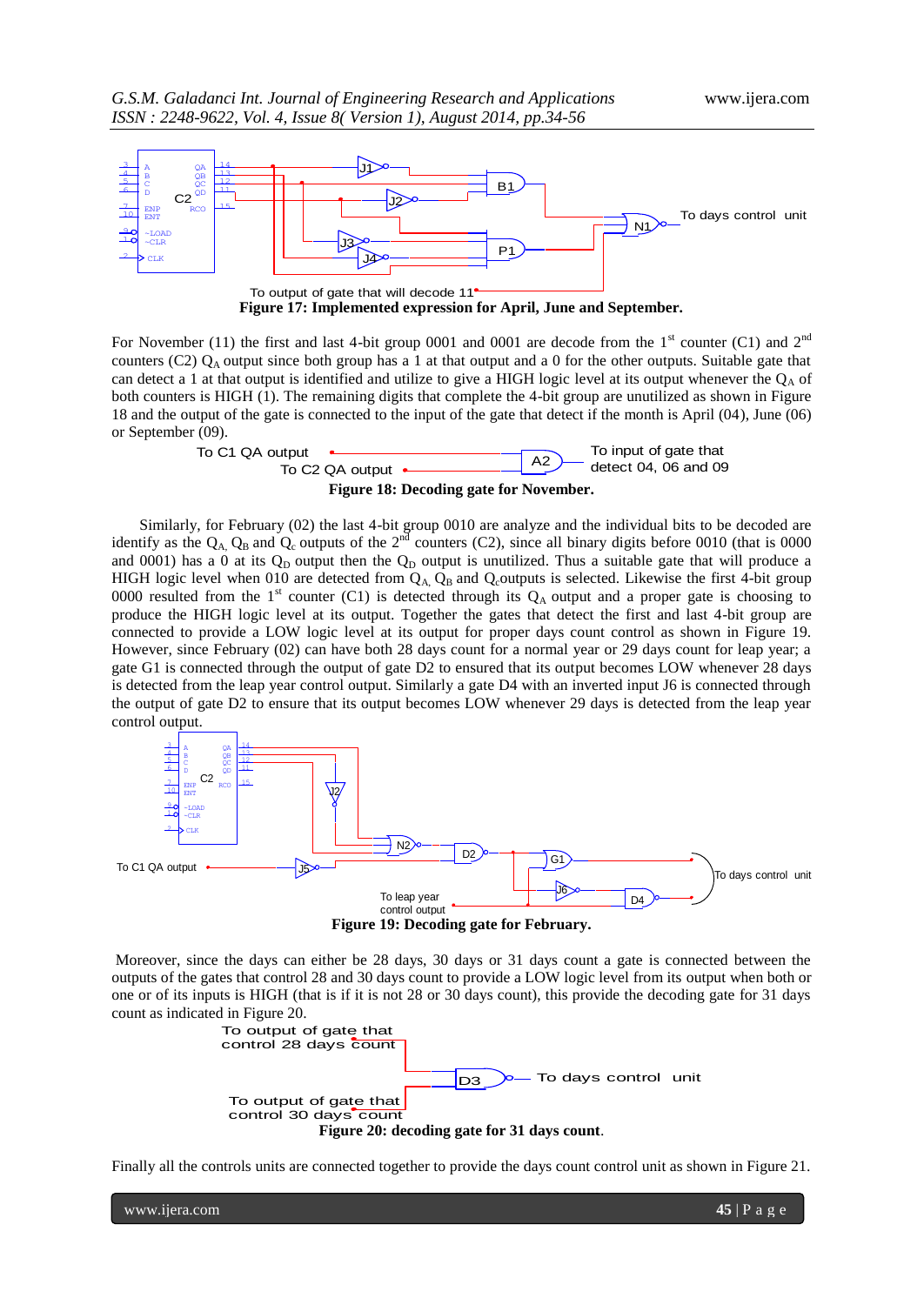

**Figure 21: days count control unit for respective month.**

This Design Units Together forms the month circuit as shown in Figure 22.

## **2.7 YEAR'S CIRCUIT SECTION**

features using combinational elements. Each of the counters counts from 0 to 9 as usual. This counters display the years accordingly, and since it takes the earth approximately 365.242199 days or 365 days, 5 hours, 48 minutes and 47 second (tropical year) to cycle around the sun some additional features are added to the counter in a specific pattern to manipulate its property to get the appropriate years count [16]. However the Gregorian calendar has only 356 days in a normal year, thus adding a day to February (that is 29 days) every 4 years is necessary, if not we will loss almost six hours off our calendar every year and after every 100 years our calendar will loss 24 days. In other to fully control how a day is added to February to make up the leap year the counters are analyze separately for easier implementation [12]. Hence the circuit design is sub divided into two sections as follows;

- 1. Leap year detection unit
- 2. Main circuit design

#### **2.7.1 Leap Year Control Unit**

The fundamental essence of designing the leap year detection unit is to keep record, detect and control the years counter circuit section so as to keep our calendar in alignment with the Earth's revolutions around the sun by adding a day to February [13]. In other to fully control when February is 29 days the following criterions are consider; that In the Gregorian calendar the year is evenly divisible by 4; If the year can be evenly divided by 100, it is NOT a leap year, unless; The year is also evenly divisible by 400. Then it is a leap year. Table 9 gives the leap years from 1804 years to 2400 years and can be used to design the detection unit more clearly.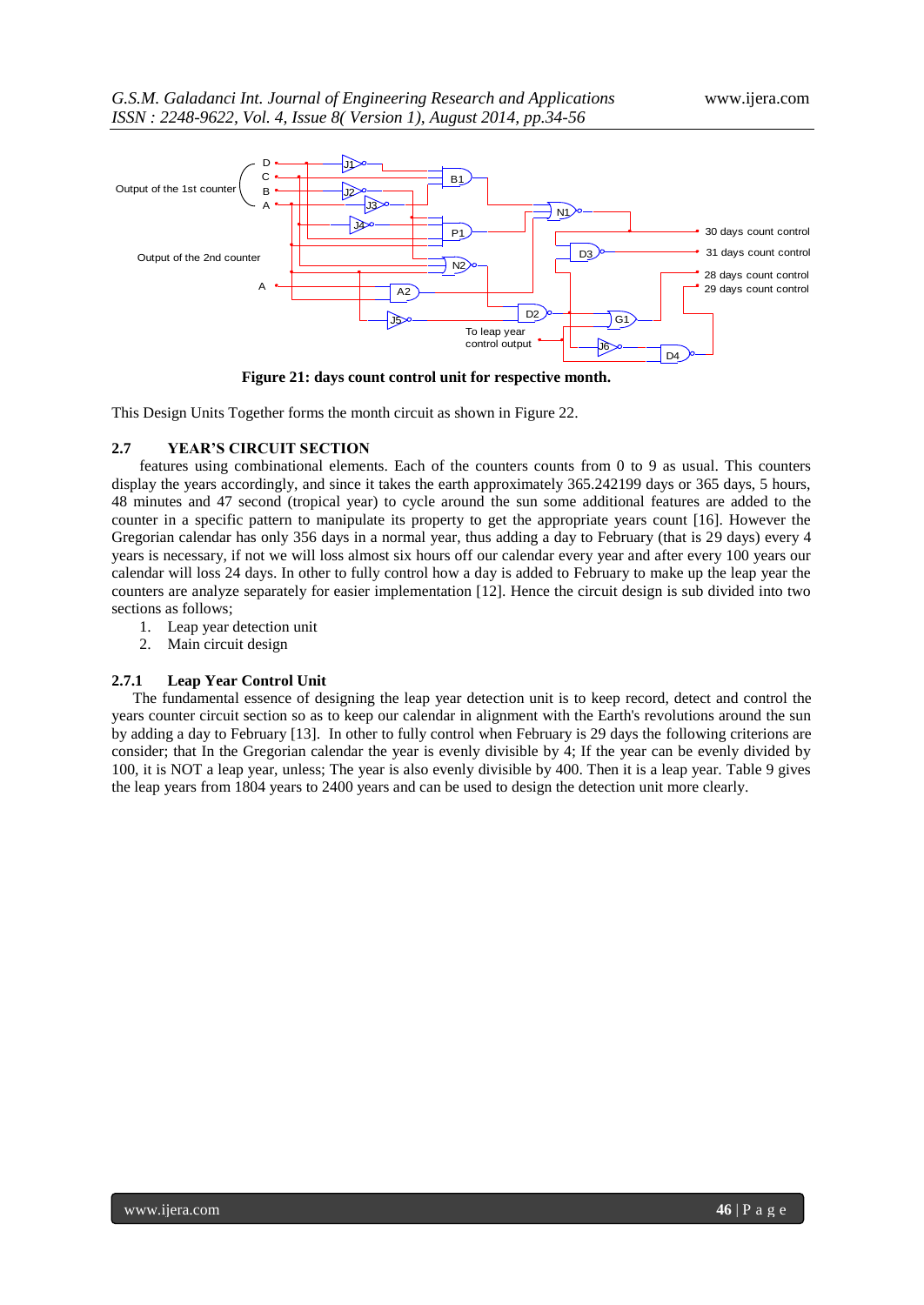

 **Figure 22: Months Circuit Section**

|  |  | Table 9: Leap years from 1804 years to 2400 |  |  |
|--|--|---------------------------------------------|--|--|
|--|--|---------------------------------------------|--|--|

| ABCD | <b>ABCD</b> | ABCD | <b>ABCD</b> | ABCD | <b>ABCD</b> |
|------|-------------|------|-------------|------|-------------|
| 1804 | 1904        | 2004 | 2 1 0 4     | 2204 | 2304        |
| 1808 | 1908        | 2008 | 2108        | 2208 | 2308        |
| 1812 | 1912        | 2012 | 2112        | 2212 | 2312        |
| 1816 | 1916        | 2016 | 2 1 1 6     | 2216 | 2316        |
| 1820 | 1920        | 2020 | 2120        | 2220 | 2320        |
| 1824 | 1924        | 2024 | 2124        | 2224 | 2324        |
| 1828 | 1928        | 2028 | 2128        | 2228 | 2328        |
| 1832 | 1932        | 2032 | 2132        | 2232 | 2332        |
| 1836 | 1936        | 2036 | 2136        | 2236 | 2336        |
| 1840 | 1940        | 2040 | 2140        | 2240 | 2340        |
| 1844 | 1944        | 2044 | 2144        | 2244 | 2344        |
| 1848 | 1948        | 2048 | 2 1 4 8     | 2248 | 2348        |
| 1852 | 1952        | 2052 | 2 1 5 2     | 2252 | 2352        |
| 1856 | 1956        | 2056 | 2156        | 2256 | 2356        |
| 1860 | 1960        | 2060 | 2160        | 2260 | 2360        |
| 1864 | 1964        | 2064 | 2164        | 2264 | 2364        |

www.ijera.com **47** | P a g e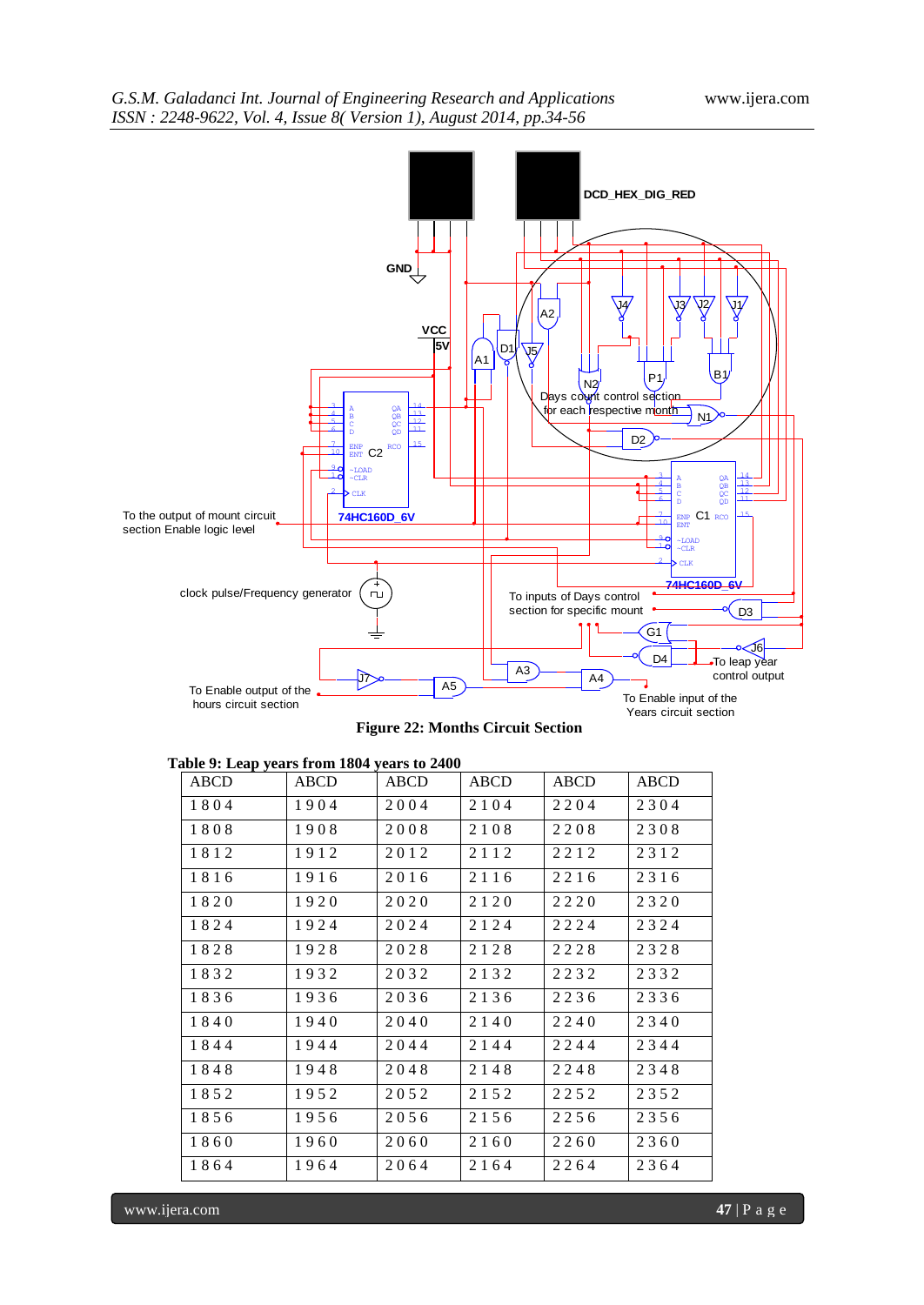|  | G.S.M. Galadanci Int. Journal of Engineering Research and Applications |
|--|------------------------------------------------------------------------|
|  | ISSN : 2248-9622, Vol. 4, Issue 8(Version 1), August 2014, pp.34-56    |

| 1868 | 1968 | 2068 | 2168 | 2268 | 2368 |
|------|------|------|------|------|------|
| 1872 | 1972 | 2072 | 2172 | 2272 | 2372 |
| 1876 | 1976 | 2076 | 2176 | 2276 | 2376 |
| 1880 | 1980 | 2080 | 2180 | 2280 | 2380 |
| 1884 | 1984 | 2084 | 2184 | 2284 | 2384 |
| 1888 | 1988 | 2088 | 2188 | 2288 | 2388 |
| 1892 | 1992 | 2092 | 2192 | 2292 | 2392 |
| 1896 | 1996 | 2096 | 2196 | 2296 | 2396 |
|      | 2000 |      |      |      | 2400 |

For designing the appropriate leap year control unit of Table 9 lets us consider that the years are in the decimal number system and thus, A is in thousand, B is in hundred, C is in tenth, D is in unit corresponding to the counters C4, C3, C2 and C1 respectively. If we consider the year 2000 to 2096, it can be seen that the number 0,4 and 8 occurs successively in the unit (D) part in correspondence with any of the numbers combination 0,2,4,6 and 8 from the tenth (C) part ; similarly the number 2 and 6 occurs successively in the unit (D) part in correspondence with any of the numbers combination 1,3,5,7 and 9 from the tenth (C) part [7, 9, 13]. This process and number combinations occurs repeatedly every four years and then every 400 years. However, in other to fully control the process, 400 years are detected separately by incorporating the previously stated unit and tenth combination of numbers with hundred (B) part of the combination. From the hundred (B) part it can be seen clearly that the number combination is consistent with the decimal combination 0 to 9 but every 400 years the combination change a little when the number combination 00 occurs from the tenth (C) and unit (D) part with number combination 0,4 and 8 repeatedly from the hundred (B) part[12,13]. A truth table is written down for the specific counts in 4 bit binary equivalent and a standard Boolean expression is obtained by presenting all the possible combinations from the hundred, tenth and unit as appropriate. The value of the resulting outputs variables is later obtained using karnaughmapping[1, 2, 3]. Table 10 gives the possible values in decimal of the unit (D) from the counter C1 separately from the corresponding outputs of the counter C1 in their equivalent 4-bit binary coded decimal (BCD) group.

| $C$ coucu ucumar $(DCD)$ group |               |             |   |              |          |       |
|--------------------------------|---------------|-------------|---|--------------|----------|-------|
| <b>Decimal</b>                 | 4-Bit Binary  |             |   |              |          | Coded |
| <b>Combination</b>             | Decimal (BCD) |             |   |              |          | Group |
|                                | form Q output |             |   |              | of $1st$ |       |
|                                | counter C1.   |             |   |              |          |       |
| UNIT PART (D) of               | D             | C           | B | A            |          |       |
| $1^{ST}$                       |               |             |   |              |          |       |
| <b>COMBINATION</b>             |               |             |   |              |          |       |
| 0                              | 0             | 0           | 0 | 0            |          |       |
| 4                              | 0             | 1           | 0 | 0            |          |       |
| 8                              | 1             | 0           | 0 | 1            |          |       |
| UNIT PART (D) of               | D             | $\mathbf C$ | B | $\mathbf{A}$ |          |       |
| $2^{ND}$                       |               |             |   |              |          |       |
| <b>COMBINATION</b>             |               |             |   |              |          |       |
| 2                              | 0             | $\Omega$    | 1 | 0            |          |       |
| 6                              | 0             |             |   | 0            |          |       |

**Table 10: Possible decimal values of the unit (D) from the counter C1 in their equivalent 4-bit binary coded decimal (BCD) group**

The karnaugh map of the 4-bit group taking from the  $1<sup>st</sup>$  counter Q output of the  $1<sup>st</sup>$  combination 0,4 and 8 of the unit (D) part of the leap years is shown in Table 11.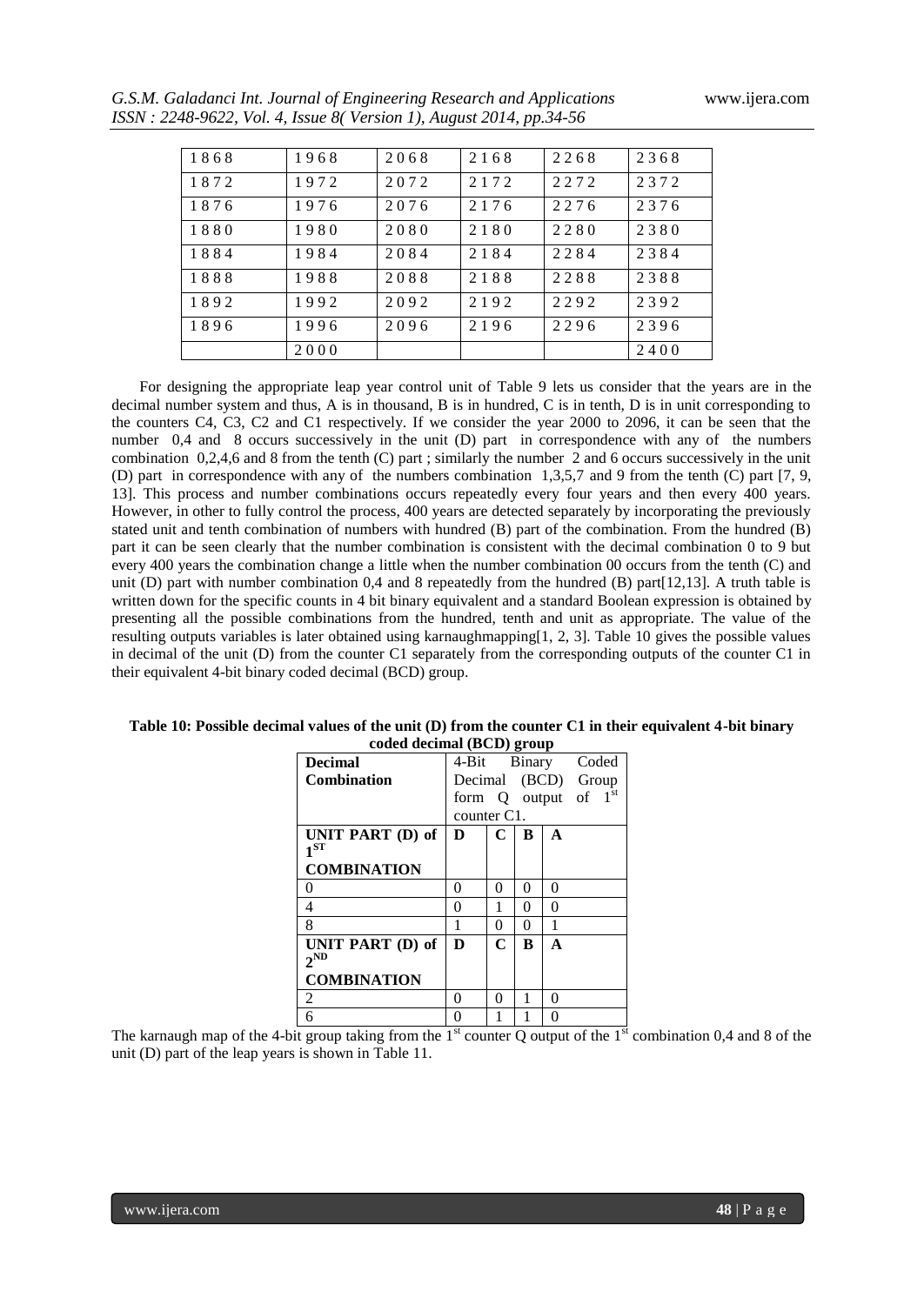

# **Table 11: Karnaugh map of the 4-bit of 1st counter combination 0,4 and 8**

The karnaugh map of the 4-bit group taking from the 1<sup>st</sup> counter Q output of the  $2<sup>nd</sup>$  combination 2 and 6 of the unit (D) part of the leap years is shown in Table 12.

**Table 12: Karnaugh map of the 4-bit of the 2nd combination 2 and 6**

|                  | $\sqrt{DC}$ | 00 | 01 | 11 | 10 |
|------------------|-------------|----|----|----|----|
| DCBA             |             |    |    |    |    |
| 0010<br>0110     | BA          |    |    |    |    |
| $\overline{DBA}$ | 00          |    |    |    |    |
| a)               | 01          |    |    |    |    |
|                  | 11          |    |    |    |    |
|                  | 10          |    |    |    |    |
|                  |             |    |    |    |    |

b)

The resulting minimum sum of product expression for both the two combinations is given as;

$$
SUM = \overline{D}\overline{B}\overline{A} + \overline{C}\overline{B}\overline{A} + \overline{D}B\overline{A}
$$

The expression is implemented in Figure 23 however additional gates are added to incorporate the other units.



**Figure 23: Implemented expression for decoding 00, 04 and 08**.

Similarly, Table 13 gives the possible values in decimal of the tenth (C) part from the counter C2 separately from the corresponding outputs of the counter in their equivalent 4-bit binary coded decimal (BCD) group. **Table 13: Possible decimal values of the tenth (C) part from the counter C2 in their equivalent 4-bit binary coded decimal (BCD) group**

| <b>Decimal</b>     | 4-Bit Binary Coded       |   |   |   |  |
|--------------------|--------------------------|---|---|---|--|
| <b>Combination</b> | Decimal (BCD) Group      |   |   |   |  |
|                    | form $Q$ output of $1st$ |   |   |   |  |
|                    | counter C1.              |   |   |   |  |
| Tenth PART (C)     | D                        | C | В | A |  |
| - ST<br>of         |                          |   |   |   |  |
| <b>COMBINATION</b> |                          |   |   |   |  |
|                    |                          |   |   |   |  |
|                    |                          |   |   |   |  |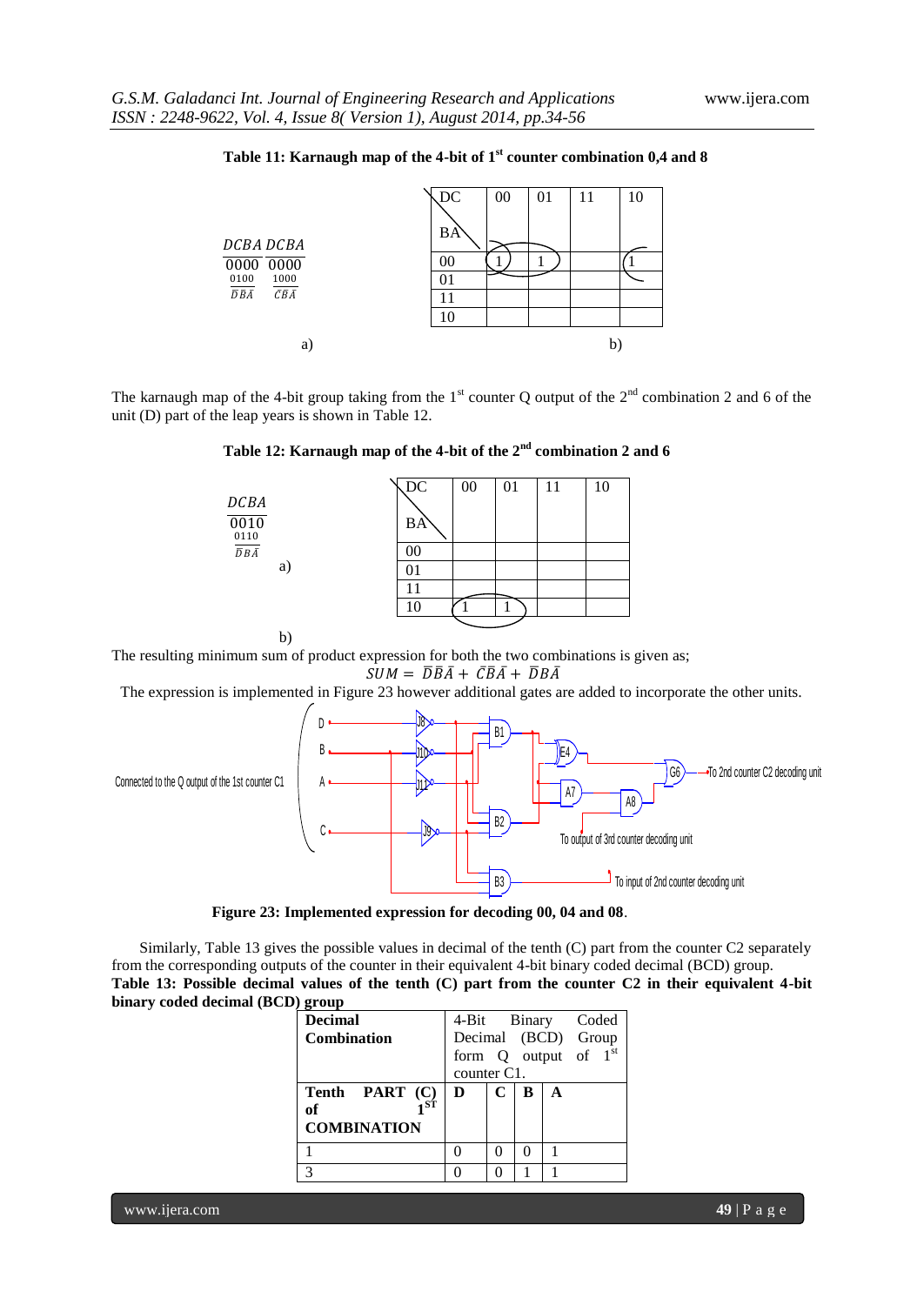|  | $\Omega$ |  |
|--|----------|--|
|  |          |  |
|  |          |  |

The karnaugh map of the 4-bit group taking from the  $2<sup>nd</sup>$  counter Q output of the 1<sup>st</sup> combination 1, 3 5, 7 and 9 of the tenth (C) part of the leap years is shown in Table 14.

**Table 14: karnaugh map of the 4-bit group 1st combination 1, 3 5, 7 and 9**



The resulting minimum sum of product expression the combination is given as;

$$
SUM = \overline{D}A + \overline{C}\overline{B}A
$$

Since the combination is consistent with the base 10 (decimal) system inverting the resulting sum will give us the 2nd combination. Thus the expression is implemented in Figure 24 however additional gates are added to incorporate the other units.



For the hundred (B) part, that is the  $3<sup>rd</sup>$  counter all combination is similar to the 1st counter combination but only changes every 100 years. Since leap year occurs only after 4 years not 100 years and then occurs 400 years the following gates are implemented as in Figure 25 to detect that change using the same procedure as similar to the unit (A) part from the  $1<sup>st</sup>$  counter.



**Figure 25: 400 years decoding gate**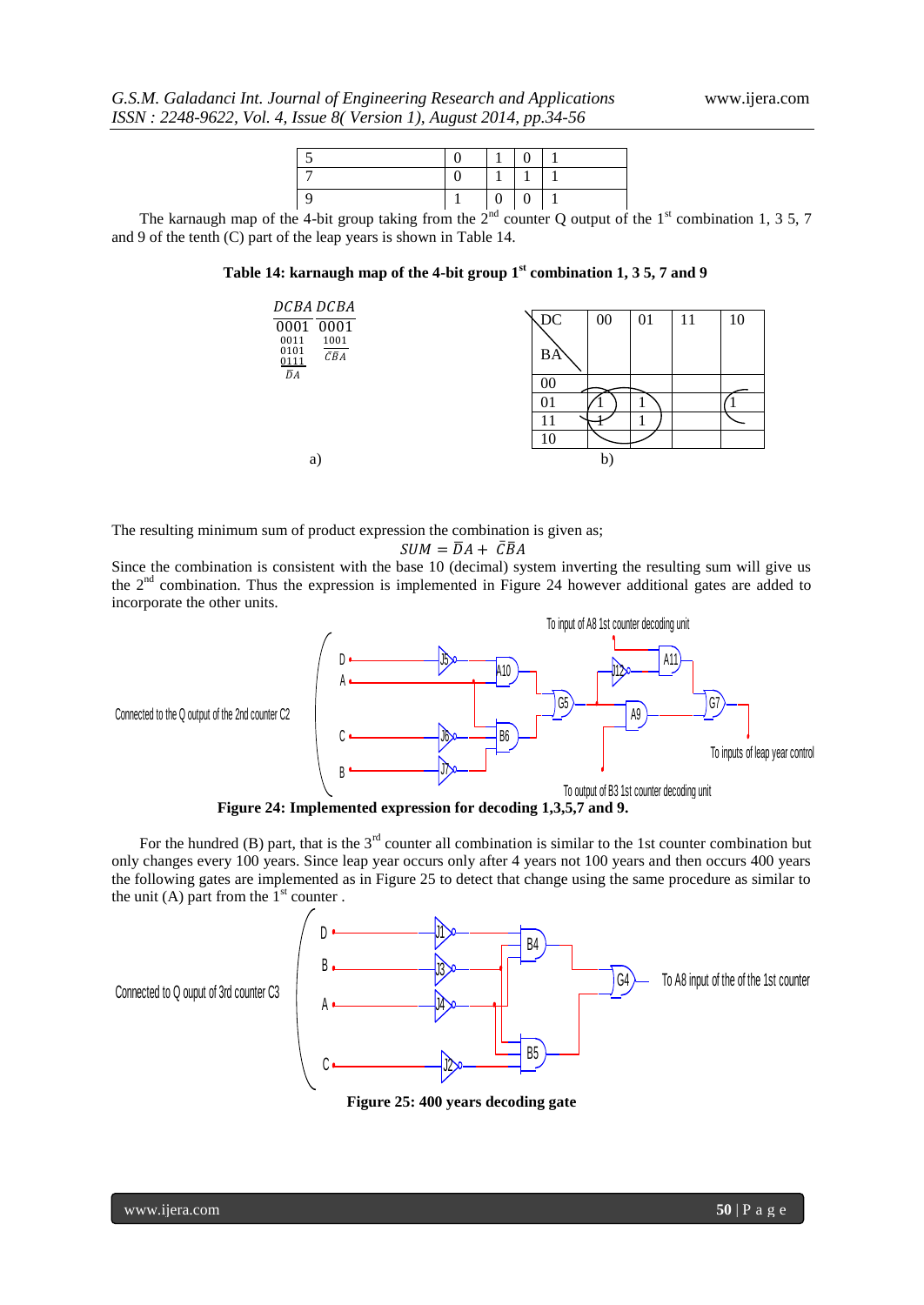## **2.7.2 MAIN CIRCUIT SECTION**

As mention earlier the architectural design of the main circuit is carried out and produce by cascaded arrangements of the four 4-bit synchronous decade counters with the leap year detection unit and some addition gates to accommodate other units. Figure 26 shows the complete year's circuit section.



**Figure 26: Years Circuit Section**

## **2.8 INITIALIZATION CONTROL UNIT**

To have appropriate counts in all the previously discussed section a control unit is design, this control unit consist of two 4-bit synchronous counters C1 and C2 connected as a divide by-3 through a NAND gate say D1 and D2 for both counters respectively. In other to fully explain the initialization process, we assume switch A to be the enable input of the 1<sup>st</sup> counter C1 in the second circuit section. When HIGH logic level is produce from the enable input of second circuit (by closing switch A) in other to sequence through its state, counter C1 advances through its state by the HIGH level provided at its enable input (ENP and ENT) through the output of the gate G1 whose input is control by the logic level produce by the gate E1 and A1. When the switch A is close the enable input (ENP and ENT) of C1 is control by the logic level provided at output of A1 and the counter is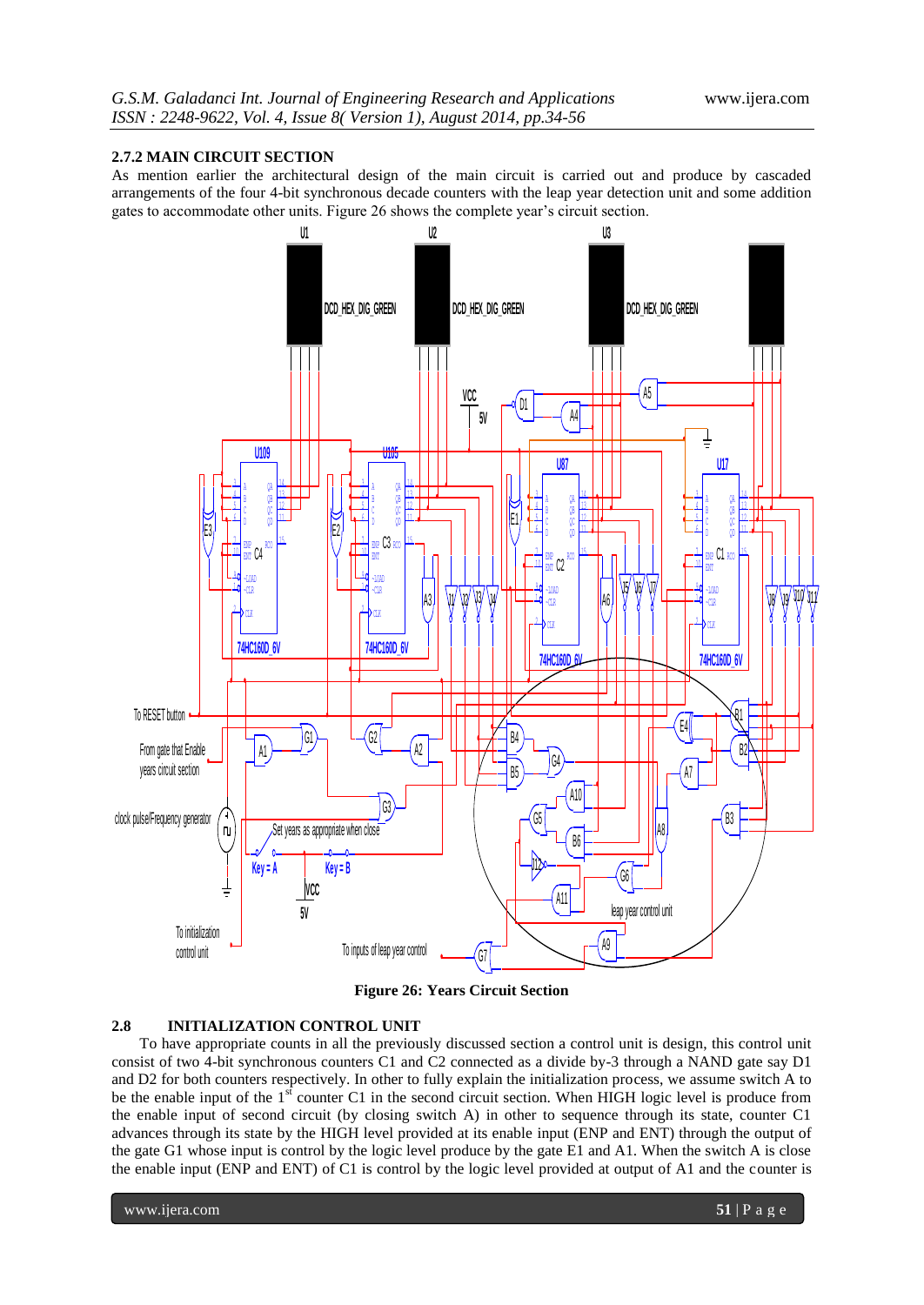cleared through F1 as appropriate. The gates J2, A3, A4, E2, G2 and H2 controls the enable input of the month circuit section, while A2 only controls the hour's circuit. Generally this control section allows the digital clock to display a 1 in the hours, days, month and years circuit block only once unless the clock is switch OFF and then back ON. This allows all the sections to advances through their state and RESET the clock as desired. Figure 27 show the complete stop watch control section [1, 2, 3, 12].



#### **2.9 STOP WATCH SECTION**

The design of the stop watch section comprises of 5 4-bit synchronous decade counter. The operation and architectural design of the stop watch is similar to that of the second and minute circuit section of the digital clock as shown from the given flow chart in Figure 28.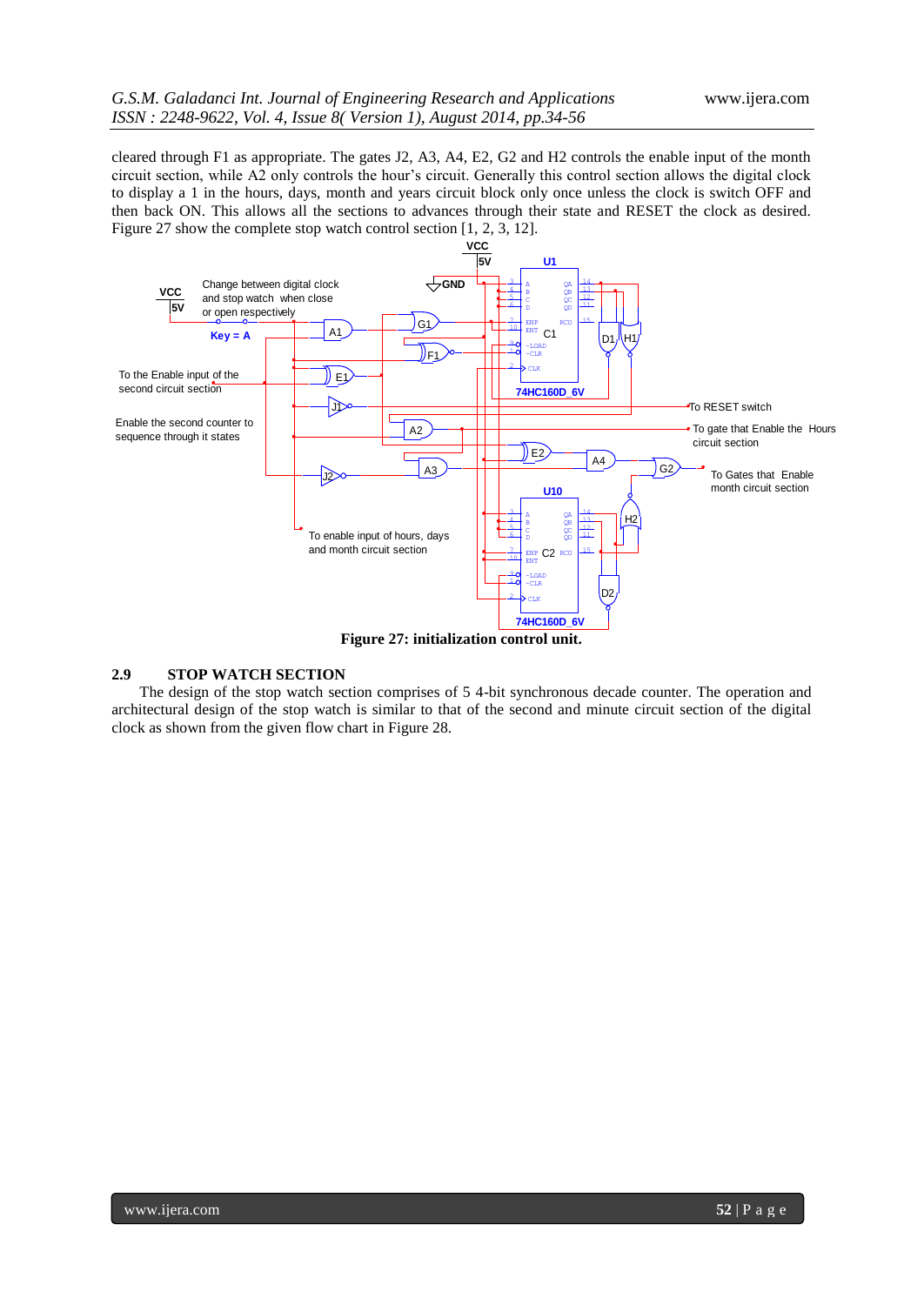

**Figure 28: Flow chart of stop watch circuit section**

A counter is added such that the Ripple clocking output of the minutes counter can enable it to advance through its state. This counter gives up to 9 hours count and then recycles back to 0. The switch A can be used to activate/start or disable/stop the stop watch as desired while the push button switch can RESET all the counters for a new count. It should be noted that all clock pulse calibration for approximate timing precision is similar to that of the digital clock. When the desired time required is achieved the switch A is open and the displayed time is still retained in the seven segment display due to the clock pulse that is still passing through the counter until the RESET button is depressed [1,2,3]. Figure 29 gives the complete section of the stop watch.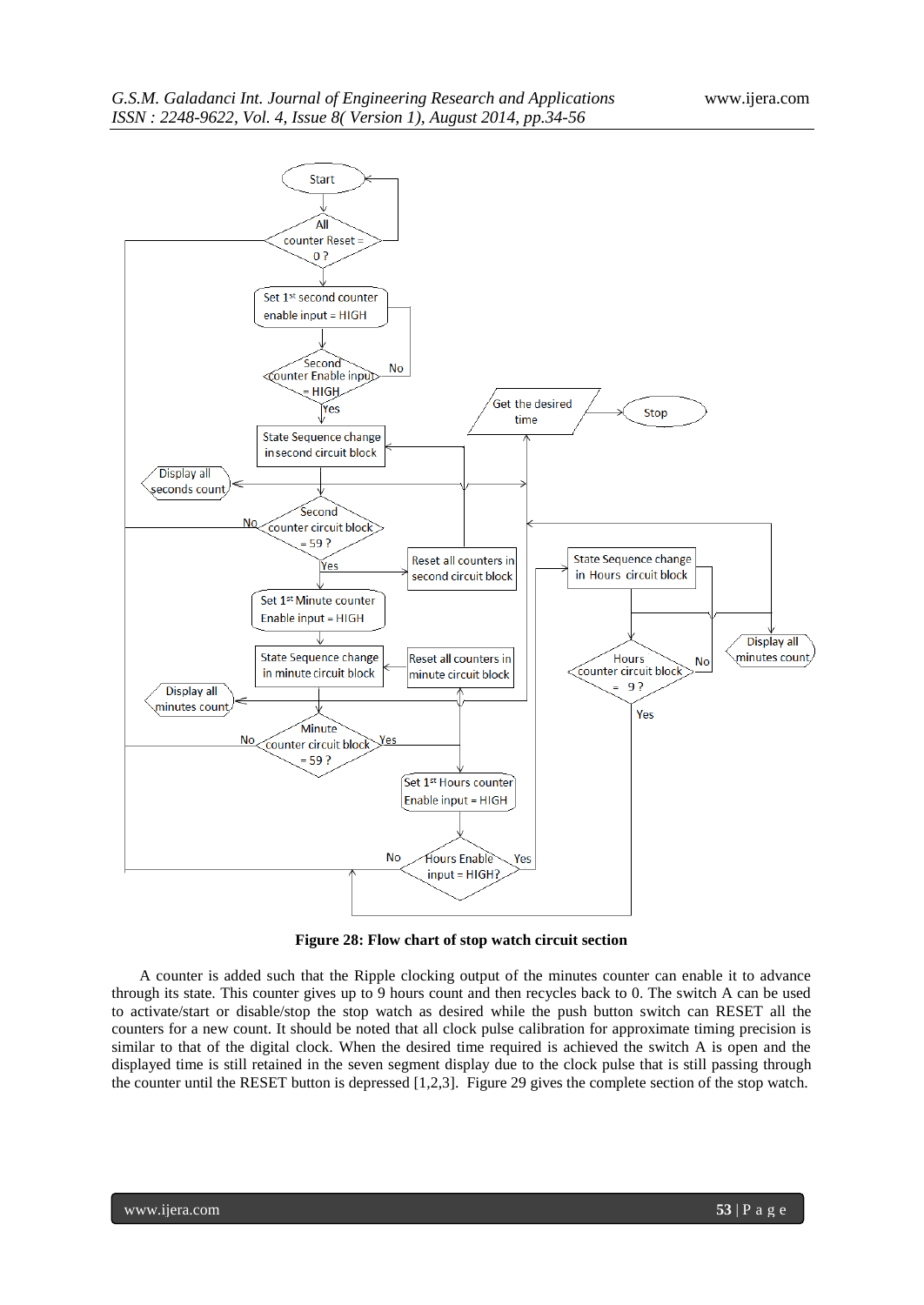# *G.S.M. Galadanci Int. Journal of Engineering Research and Applications* www.ijera.com *ISSN : 2248-9622, Vol. 4, Issue 8( Version 1), August 2014, pp.34-56*



**Figure 29: Stop watch circuit section.**

## **a. RESULTS AND DISCUSSIONS**

To find the exact or approximate frequency required for the digital clock to have an accurate timing precision with every other clock the Direct Comparison Method is used. Different stop watches are used to compare the timing precision of the design clock in sixty seconds (60s) for different frequencies [14]. The main aim of doing this analysis is to know the exact frequency that will enable the designed digital clock to have an approximate or close timing precision with any clock in question. Table 15 gives the frequency and the time obtained for some clocks.

| Frequency        |         |         |                | Time precision of five different digital stop watches in seconds(s). |       |
|------------------|---------|---------|----------------|----------------------------------------------------------------------|-------|
| Used in<br>hertz | $T_{1}$ | $T_{2}$ | T <sub>3</sub> | $T_4$                                                                | $T_5$ |
| $(Hz)$ .         |         |         |                |                                                                      |       |
| 20               | 67.72   | 67.79   | 67.89          | 67.79                                                                | 67.74 |
| 22               | 63.77   | 63.95   | 63.86          | 63.77                                                                | 63.77 |
| 23               | 61.08   | 61.09   | 61.06          | 61.10                                                                | 61.05 |
| 23.3             | 60.01   | 60.00   | 60.00          | 59.99                                                                | 60.01 |
| 23.5             | 60.27   | 60.21   | 60.27          | 60.24                                                                | 60.30 |
| 24               | 59.66   | 59.69   | 59.67          | 59.72                                                                | 59.69 |

Furthermore, average timing precision between the five different stop watches used in the experiment can also be used in analyzing the range of frequencies/frequency that are/is close or approximate to the required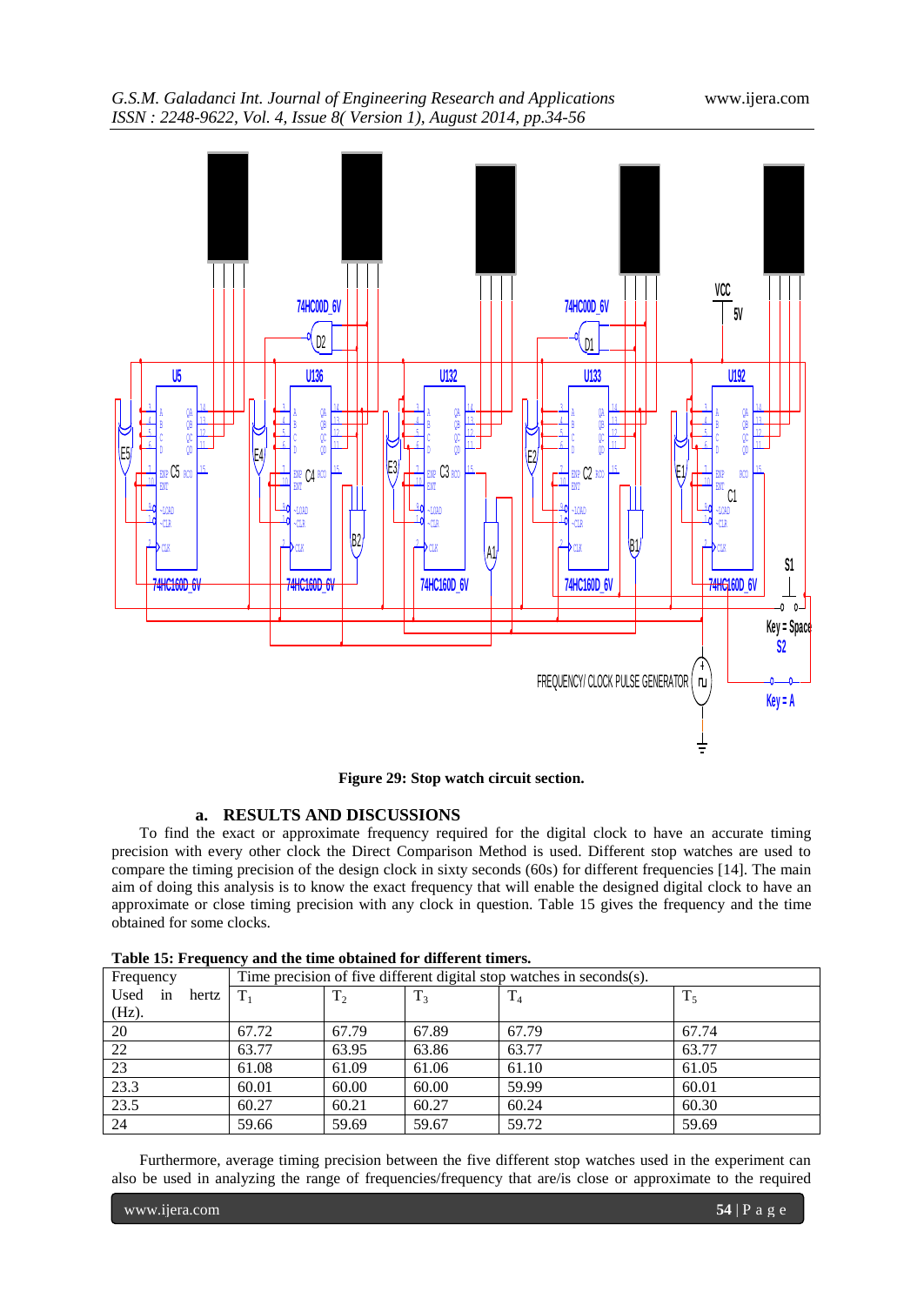frequency for accurate timing sequence of the digital clock/ stop watch. The difference between the Average time (T<sub>A</sub>) and the Time precision (T<sub>D</sub>) of the design digital clock  $T_A - T_D$  is what helps in giving an insight of the frequency range that can be more suitable.

| -                   |                       |                                  |                                 |
|---------------------|-----------------------|----------------------------------|---------------------------------|
| Frequency           | Time precision of the | Average time $(T_A)$ of the      | Difference between average      |
| Used in hertz (Hz). | design digital clock  | experimental stop watches In     | time $(T_A)$ and time precision |
|                     | $(TD)$ in seconds(s)  | seconds(s). $(T_1 + T_2 + T_3 +$ | of the design digital clock     |
|                     |                       | $T_4 + T_5)/5$                   | $(T_D)$ .                       |
|                     |                       |                                  | $T_A-T_D$                       |
|                     |                       |                                  |                                 |
| 20                  | 60.00                 | 67.786                           | 7.786                           |
| 22                  | 60.00                 | 63.824                           | 3.824                           |
| 23                  | 60.00                 | 61.076                           | 1.076                           |
| 23.3                | 60.00                 | 60.002                           | 0.002                           |
| 23.5                | 60.00                 | 60.258                           | 0.258                           |
| 24                  | 60.00                 | 59.682                           | $-0.318$                        |
|                     |                       |                                  |                                 |

| Table 16: Average time $(T_A)$ and Time precision $(T_D)$ analysis. |
|---------------------------------------------------------------------|
|---------------------------------------------------------------------|

Table 16 gives the Average time  $(T_A)$  of the stop watches used and the difference between Average time  $(T_A)$  and Time precision  $(T_D)$  of the design digital clock (  $T_A - T_D$  ). Note the positive sign on differences ( $T_A - T_D$ ) indicate that the design clock is moving at faster rate than the experimental rate to which it can be calibrated while the negative sign indicate that design clock is moving at slower rate than the experimental rate to which it can be calibrated [7,13, 14]. From the table it can be seen that the best choice of frequency to which it can be calibrated is around 23.3 Hertz (Hz) with timing of 60.002s. The percentage error and percentage accuracy can be calculated using the approximate measured value to which the digital clock can be calibrated.

Absolute error = − (1)

Absolute error = 
$$
60.002 - 60.000 = 0.002
$$

Percentage error = 
$$
\frac{measured \ value - true \ value}{measured \ value} \times 100
$$
 (2)

Percentage error =  
\n
$$
\frac{60.002 - 60.000}{60.002} \times 100 = 0.0033 %
$$
\nRelative accuracy = 1 - 
$$
\left| \frac{\text{measured value} - \text{true value}}{\text{measured value}} \right|
$$

Relative accuracy  
= 
$$
I - |3.3 \times 10^{-05}| = 0.99997 \approx 0.99
$$

(3)

Percentage accuracy = 
$$
0.99 \times 100\%
$$
 (4)  
Percentage accuracy =  $9.9\%$ 

From the above calculated values and from Table 16 it can be seen that the error is about 0.002sec in 1 Mins, 0.12 in 1 hour and 2.88sec in 1 day.

## **III. CONCLUSION**

**I**n conclusion the Design of the digital clock/stopwatch was successfully carried out using synchronous counter and basic logic gates. The designed system was implemented and simulated using nation instrument multisim version 13.0. The Simulation result shows that the system functions as desired, where for every 60 second there is one minute and for every 60 minutes there is 1 hour, until the clock reach 12 hours or 24 before it cycle back to 1 hour. Also every 24 hours or at 12 pm we have a day changing successively which is determining by the month and available days in that specific month. Every  $31<sup>st</sup>$  day of December when the clock is recycling back to  $1<sup>st</sup>$  day of January we have a year, and every 4 years and every 400 years we have a leap and hence the available days for February becomes 29. Analysis shows that the design digital clock and stop watch have a percentage error of *0*.*0033%*.

#### **REFERENCES**

- [1] Thomas L. Floyd, *Digital Fundamentals 9th Edition, Pearson Prentice Hall*, Pearson Education international New Jersey, 2007.
- [2] M. Morris Mano, *Digital Design*, 3rd Edition, Prentice Hall, Upper Saddle River, New Jersey, 2001
- [3] Paul Scherz, *Practical Electronics for Inventors*, McGraw-Hill Companies, New York, 2000.
- [4] William Kleitz, *Digital Electronics with VHDL*, Quartus II version, Prentice Hall, Upper Saddle River, New Jersey, 2006
- [5] Md. Rabiul Islam and Md. Jobayer Hossain, *Gate Level Design of a Digital Clock with Asynchronous-Synchronous Logic*, Global